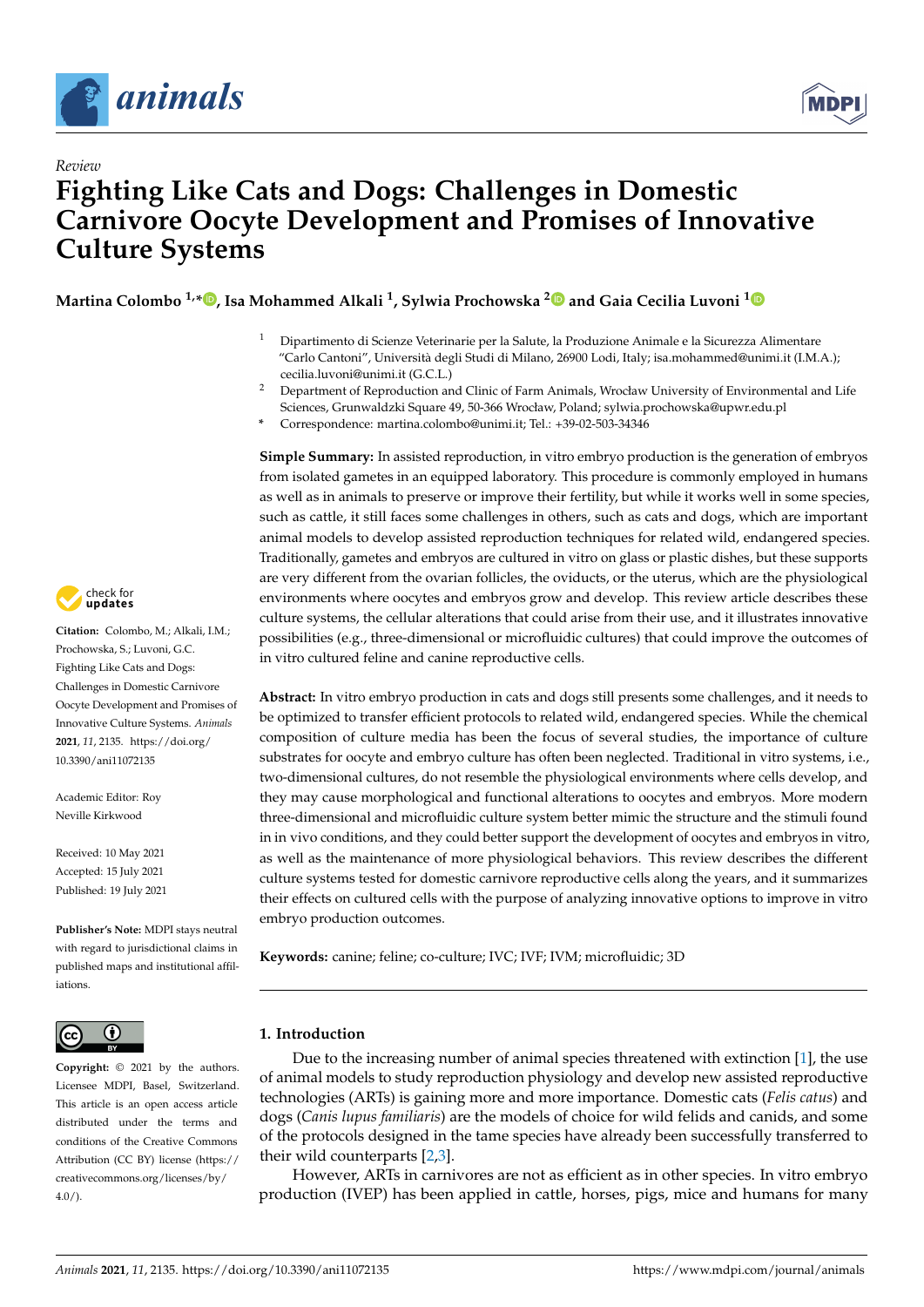years, and it allowed the achievement of significantly improved protocols. Especially in the bovine, IVEP is a widespread, efficient method applied both for research and commercial purposes, which gives outstanding results [\[4\]](#page-11-3). Instead, in domestic carnivores, many challenges in the specific reproductive physiology, especially in the dog, limited the development of these techniques, which are not routinely applied also due to their costs [\[5](#page-11-4)[,6\]](#page-11-5). Therefore, new insights to enhance oocyte in vitro outcomes are still needed. Some hope could be given by innovative and three-dimensional (3D) culture systems, which were developed in the last few decades to supply cultured cells with more physiological living conditions and were also applied to gametes and embryos.

The aim of this review is to illustrate the past and current in vitro culture methods for domestic cat and dog oocytes and embryos, the most recent advancements in this field and the possibilities that the near future could offer to improve in vitro embryo production systems in these species.

#### **2. In Vitro Embryo Production in Cats and Dogs**

The most common source of female gametes from queens and bitches is immature oocytes from isolated ovaries obtained after routine spaying, and these will be the main subject of this review. Such collected gametes have to undergo in vitro maturation (IVM) as the first step in IVEP. This is followed by in vitro fertilization (IVF) and embryo in vitro culture (IVC), that would hopefully lead to the formation of embryos which can be transferred to recipient animals [\[4\]](#page-11-3) or cryopreserved for future use.

Among IVEP steps, IVM is still the most critical phase in domestic carnivores, since metaphase II (MII) rates limit the number of embryos that can be obtained. In cats, MII rates get to around 60% [\[7\]](#page-11-6), way lower than, for instance, in the bovine, where they usually reach 90% [\[8\]](#page-11-7). In dogs, maturation rates barely reach 30% [\[9\]](#page-11-8), and this might be due to the peculiar reproductive physiology of the bitch, that current IVM systems still fail to resemble. Indeed, dog oocytes are ovulated at an immature stage and need 2–3 days in the oviduct, with a high progesterone concentration, to mature [\[5](#page-11-4)[,10\]](#page-11-9).

Following maturation, oocytes can be fertilized. Epididymal or urethral spermatozoa, more commonly in the cat, or ejaculated semen, more commonly in the dog, can be used for IVF. Although lower than in other species (e.g., bovine and mice [\[11,](#page-11-10)[12\]](#page-11-11)), efficiency is good in cats, where fertilization rates go beyond 50% of collected immature oocytes [\[13\]](#page-11-12), while IVF is still tentative in dogs. Fertilization failure and polyspermy, which may also be linked to IVM challenges (e.g., poor IVM rates during the prolonged anestrus period [\[14\]](#page-11-13), scarce cytoplasmic maturation), limit dog IVF efficiency, and less than 10% of collected oocytes undergo proper fertilization, defined as the formation of two pronuclei [\[9\]](#page-11-8).

Cleavage and further embryo development proceed in the domestic cat, and around half of the cleaved embryos become a morula or a blastocyst [\[7](#page-11-6)[,13\]](#page-11-12). Instead, development is usually blocked at the four to eight cell stage in dogs [\[15\]](#page-11-14), where the formation of blastocysts is uncommon and sporadic, and so far it was only accomplished when embryo IVC was performed in association with somatic cells [\[16,](#page-11-15)[17\]](#page-11-16). As a consequence, it is easy to imagine that live kittens from in vitro matured and fertilized oocytes have been obtained more than once [\[18,](#page-11-17)[19\]](#page-11-18), whereas in dogs births were obtained only after IVF of in vivo-matured oocytes [\[20\]](#page-11-19), and the scientific community is still waiting for IVM-IVF puppies.

Unfortunately, little progress has been made along the years with traditional culture systems, which are based on specific media deposited as drops in Petri dishes or multi-well plates. To improve in vitro outcomes, several culture media were experimented for IVM and IVC (e.g., sequential or with different supplementations) both in cats [\[21–](#page-11-20)[25\]](#page-11-21) and in dogs [\[26](#page-11-22)[–28\]](#page-12-0), but so far this did not appear to be enough to support the developmental competence of domestic carnivore oocytes.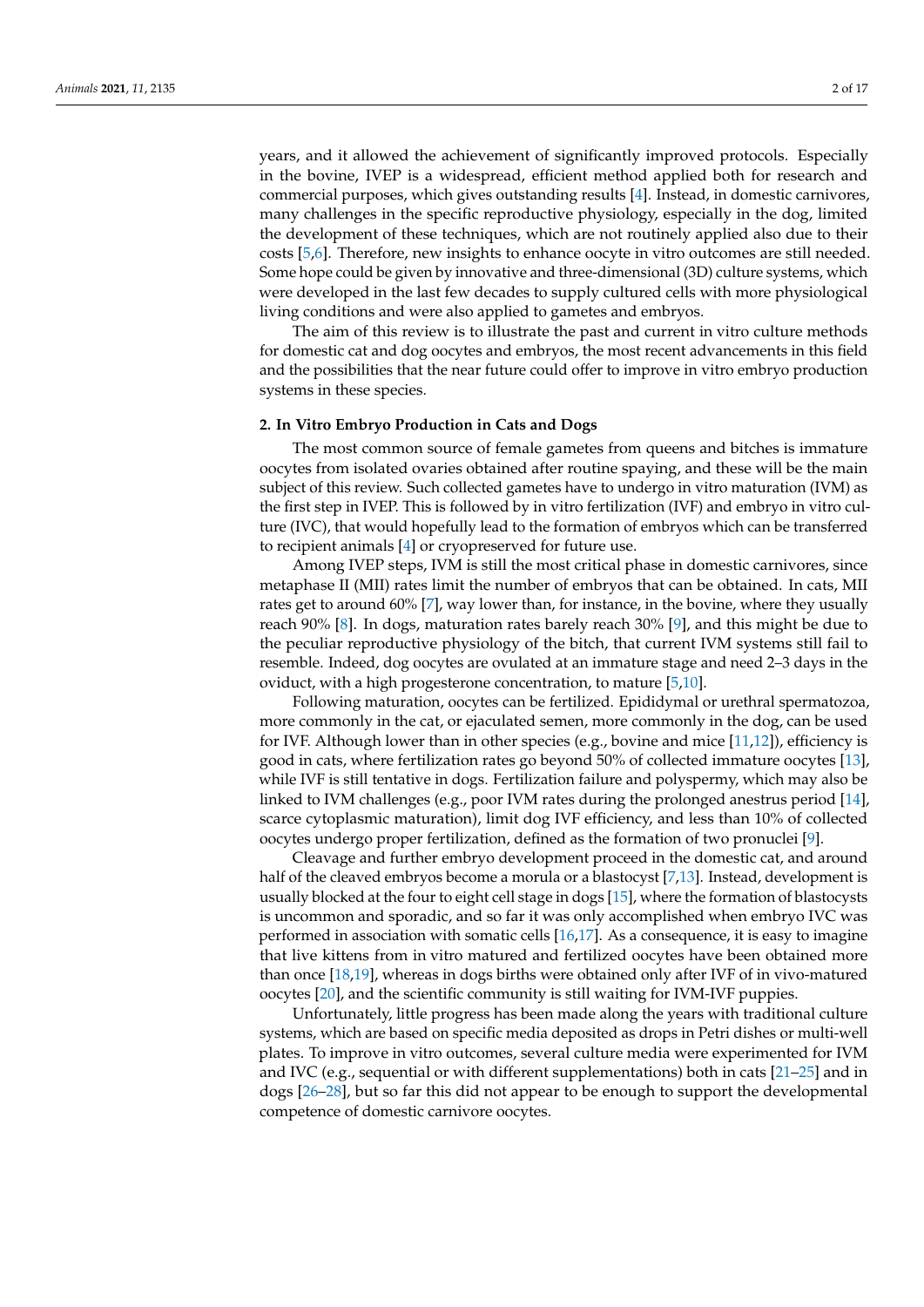#### **3. Traditional Culture Systems**

#### *3.1. Culture Media*

For a long time, the culture medium alone has been considered the culture environment. Most of the research efforts to improve the in vitro culture conditions for oocytes and embryos have traditionally been focused on the variation of the chemical composition of the culture media or on the addition of specific molecules with putative beneficial effects.

Once understood that mimicking the physiological environment was the key to promote oocyte maturation in vitro [\[7\]](#page-11-6), several supplementations were tested. For cat oocytes, attempts were made to design culture media which could resemble the follicular fluid. Addition of hormones (follicle-stimulating hormone—FSH, and luteinizing hormone— LH)) of different origin at different concentrations was tried to find the suitable combinations [\[29](#page-12-1)[,30\]](#page-12-2). Porcine or human hormones, at 0.02–0.5 IU/mL, are usually employed. The study of different protein supplementations led to the consensus that bovine serum albumin (BSA) is suitable, whereas fetal bovine serum (FBS) or fetal calf serum (FCS) could inhibit oocyte maturation [\[31–](#page-12-3)[34\]](#page-12-4). Supplementation of growth factors such as epidermal growth factor (EGF) or insulin-like growth factor-I (IGF-I) contributes to maturation [\[23\]](#page-11-23) and embryo development [\[21](#page-11-20)[,22\]](#page-11-24). Different antioxidants, including cysteine, have also been tested to mitigate the oxidative stress derived from the in vitro conditions and to regulate glutathione (GSH) balance [\[29](#page-12-1)[,35,](#page-12-5)[36\]](#page-12-6). Although they are not always included as a standard supplementation in IVM media, they could improve oocyte developmental competence [\[29](#page-12-1)[,36\]](#page-12-6).

For dog oocytes, as mentioned, maturation takes longer and physiologically occurs in the oviduct. To mimic these conditions, extended IVM lengths and sequential media were tested, but the optimal combination has not been found yet. Whereas IVM lasts 48 or more commonly 72 h (for a review see [\[37\]](#page-12-7)), prolonged IVM (up to 96 h [\[26,](#page-11-22)[38\]](#page-12-8)) was also experimented, even if its benefits on maturation outcomes remained controversial. Based on the few studies that investigated embryo development after fertilization, the best IVM length seemed to be 48 h [\[39\]](#page-12-9). As in the cat, several chemical supplements were evaluated, following similar rationales and considering that the medium composition could be adapted during the culture to the different needs of maturing oocytes. Besides FSH and LH, that did not promote meiotic maturation of dog oocytes when present for the whole length of the culture [\[40\]](#page-12-10), similarly to other gonadotropins (i.e., equine chorionic gonadotropin (eCG) or human chorionic gonadotropin (hCG) [\[41\]](#page-12-11)), other compounds were experimented to better mimic the peculiar hormonal conditions in which dog oocytes mature (i.e., decreasing estradiol-17β and increasing progesterone concentration [\[39](#page-12-9)[,42\]](#page-12-12)). Estrogen and progesterone were then used, but conflicting results were obtained, also due to the estrous phase of the bitch from which the ovaries were collected [\[42](#page-12-12)[–44\]](#page-12-13). The dynamic endocrine environment where dog oocytes mature prompted the creation of multi-step culture systems where hormonal supplementation could change during culture. For instance, the addition of hCG only in the first half of 96 h IVM improved maturation rates [\[26\]](#page-11-22), while the use of hCG followed by progesterone in another bi-phasic system promoted cytoplasmic maturation in MII oocytes [\[28\]](#page-12-0). Likewise, the study of protein supplementations is also controversial. Bovine serum albumin and different kinds of sera (e.g., FBS, bitch serum collected from dogs at different estrous cycle stages, estrous cow serum) were tested [\[45](#page-12-14)[–47\]](#page-12-15), but some studies reported that protein supplementation is not essential for dog oocyte IVM [\[48–](#page-12-16)[50\]](#page-12-17). Finally, the use of growth factors such as EGF [\[51](#page-12-18)[–53\]](#page-12-19), IGF-I [\[54\]](#page-13-0), or growth differentiation factor 9 (GDF-9) and bone morphogenetic protein 15 (BMP-15) [\[55\]](#page-13-1) was attempted and it benefitted meiosis resumption [\[52\]](#page-12-20) and full maturation rates [\[51,](#page-12-18)[53–](#page-12-19)[55\]](#page-13-1). Similarly, the addition of antioxidants, including thiols [\[51](#page-12-18)[,56\]](#page-13-2), retinoic acid [\[57\]](#page-13-3), and more recently L-carnitine [\[58\]](#page-13-4), was proved to improve IVM outcomes [\[51,](#page-12-18)[57,](#page-13-3)[58\]](#page-13-4), since it is believed that dog oocytes are very sensitive to oxidative stress due to the huge amount of intracellular lipids [\[39\]](#page-12-9).

For embryos, once again, culture media were designed to resemble the environment where early embryonic development occurs. For cats, one-step [\[29,](#page-12-1)[59,](#page-13-5)[60\]](#page-13-6) or multi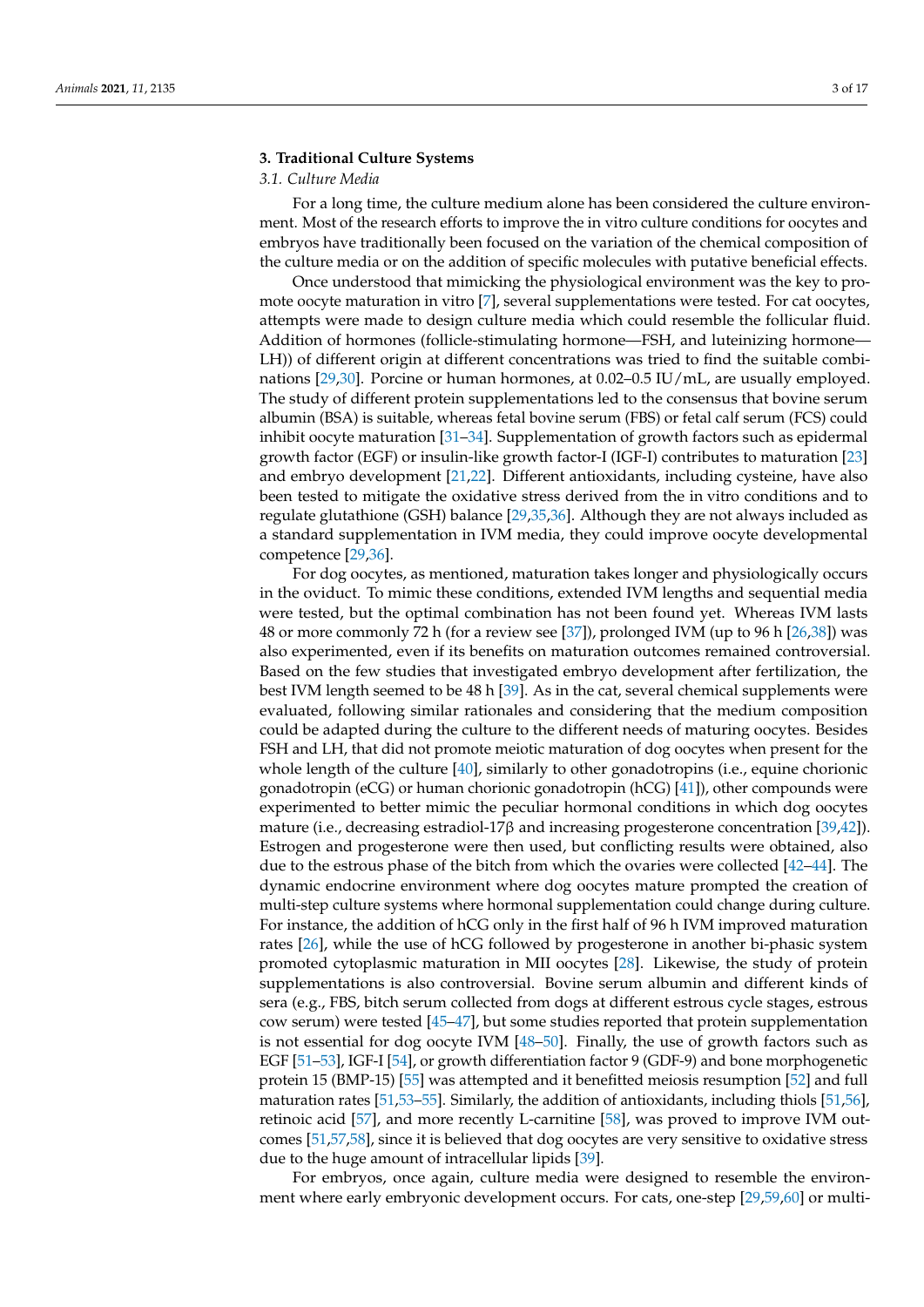step [\[18,](#page-11-17)[19,](#page-11-18)[24](#page-11-25)[,25](#page-11-21)[,61](#page-13-7)[–64\]](#page-13-8) IVC systems have been employed. While the former have the advantage of reducing embryo manipulation, while the latter offer the possibility to adapt the nutrient supply according to the developmental stage of the embryos. While early embryos seem to benefit from the presence of BSA and non-essential amino acids (NEAA), at more advanced stages of development essential amino acids (EAA) and FBS are generally added [\[13](#page-11-12)[,24\]](#page-11-25) to stimulate development and increase cell number. Attempts to better characterize the specific needs of feline embryos were also made, both investigating the distribution of proteins in the cat oviduct [\[65\]](#page-13-9) and the embryo development and metabolism following culture in different media [\[24\]](#page-11-25). As a result, a feline-optimized culture medium (FOCM) was designed to contain, among the other compounds, alanyl-glutamine and taurine [\[24\]](#page-11-25). Compared to glutamine, the use of alanyl-glutamine reduces the production of potentially toxic  $NH_4$  [\[66\]](#page-13-10), whereas taurine could act as an osmolyte and mitigate the inhibitory effects of NaCl, which has to be present at low concentrations for feline embryo development [\[24,](#page-11-25)[67\]](#page-13-11).

It is also worth mentioning that, both for IVM and IVC in the domestic cat, commercial media were experimented to increase reproducibility and repeatability and reduce the workload in the laboratory, and they were suitable for IVEP as well as lab-made media [\[68\]](#page-13-12). In this species, differences in the culture atmosphere during IVC were also investigated. Although  $5\%$  CO<sub>2</sub> in air is the most common condition, lower concentrations of oxygen (5%) promote the in vitro development of cat embryos [\[69\]](#page-13-13).

Despite the difficulties to obtain in vitro-derived embryos in the dog, some shared features can be found in the IVC media of the few studies on dog IVEP. Media are usually similar to those used for IVM, and they employ a base medium with serum as a protein source [\[16,](#page-11-15)[17\]](#page-11-16).

### *3.2. Culture Substrates*

Despite several studies and the fact that, at least for cat oocytes and embryos, IVM and IVC media currently employed in different labs are quite similar, developmental rates of carnivores' gametes are still somehow unsatisfactory. One of the reasons could be that the physical support where cells grow was not regarded to the same extent as culture media, even though it can influence the culture microenvironment as much as the chemical compounds [\[7\]](#page-11-6). Two-dimensional (2D) in vitro culture systems have been traditionally employed for oocyte and embryo culture due to their efficiency, convenience, affordability, and ease of use [\[70](#page-13-14)[–72\]](#page-13-15). The supports are usually disposable and made of plastic, generally polystyrene, while glass was more common in the past. For IVEP, they include Petri dishes and multi-well plates, where cells grow on the flat bottom, completely immersed in culture medium [\[73\]](#page-13-16). Cell growth substrates can be characterized according to some physical properties, such as roughness, elasticity and topography [\[74\]](#page-13-17). Polystyrene is usually chosen for the production of cell culture dishes thanks to its optical clarity, easy manufacturing and reasonable cost [\[73\]](#page-13-16), but it is much stiffer than the surfaces the cells stay in contact with in their in vivo environment [\[75\]](#page-13-18) and it also has an influence on cell growth.

In vivo, cells are surrounded by the extracellular matrix (ECM), which is a complex milieu composed by structural proteins, proteoglycans, glycoproteins and other molecules. The ECM enables the spatial organization of cells and tissues, regulating many essential cellular behaviors, including adhesion, migration, proliferation and differentiation [\[76\]](#page-13-19) thanks to its mechanical properties. These depend on the localization and composition of the ECM, which is mainly made of proteins, such as collagen, elastin and laminin, that can create a network between the enclosed cells [\[77\]](#page-13-20). In the ECM, cells are also connected to each other through specific surface receptors, such as integrins, forming 3D structures or tissues [\[77\]](#page-13-20) in a microenvironment where gradients of deformability of surrounding material are present [\[74\]](#page-13-17). Extracellular matrix stiffness greatly varies among different tissues or cellular regions [\[78\]](#page-13-21) and can also direct cell fate [\[79\]](#page-13-22). Recreating these conditions in the lab is still challenging.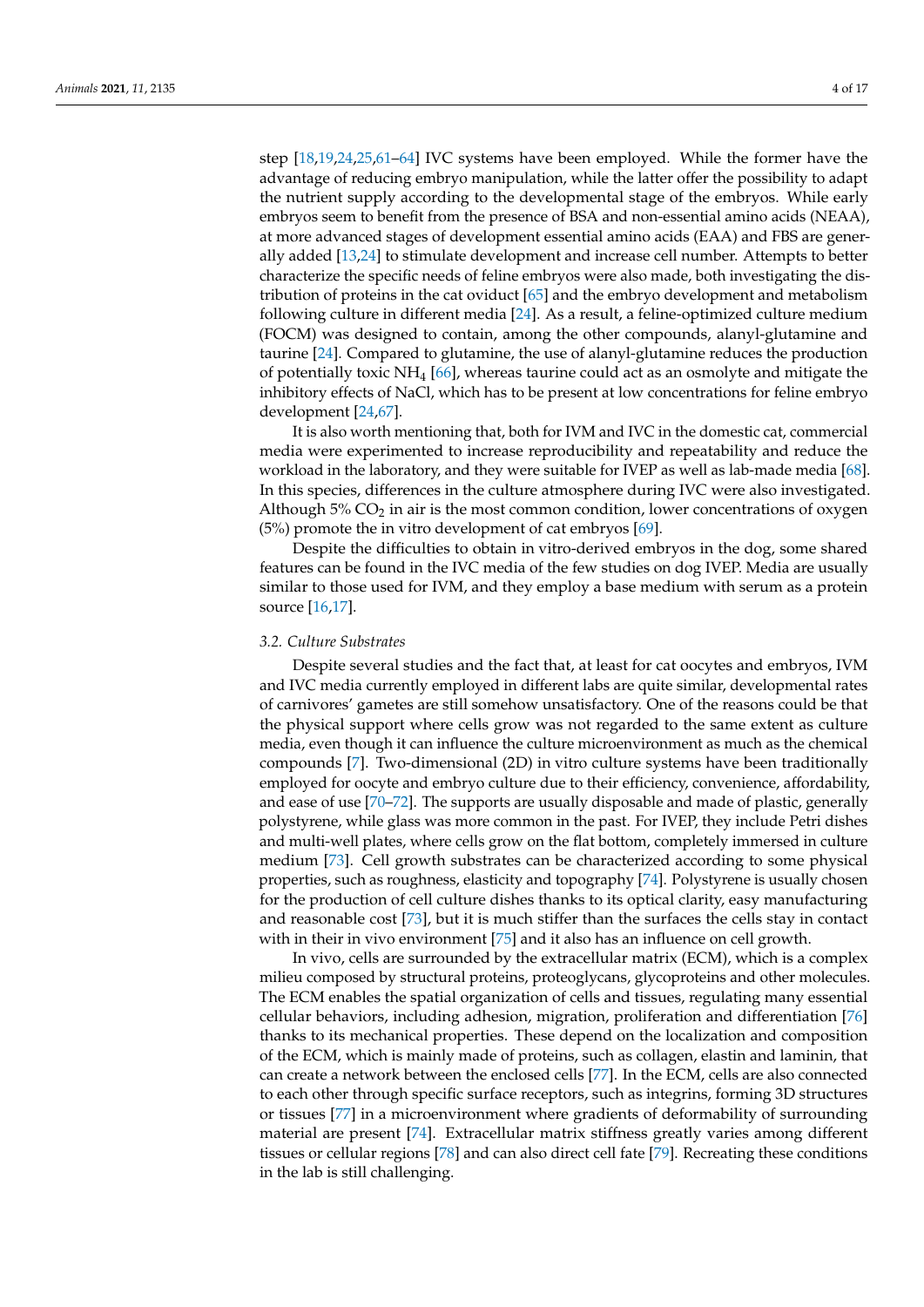In vitro, cells can perceive the differences in substrate geometry, roughness and stiffness supplied by standard culture dishes [\[80\]](#page-13-23), which do not resemble the ECM. Cell culture supports also lack gradients of signaling molecules, oxygen, nutrients and catabolites [\[81\]](#page-13-24). As a consequence, cell physiology and morphology change, and cells modify their shape, subcellular organelles or their behavior, including adhesion to the substrate, migration and differentiation [\[82\]](#page-13-25). In an attempt to adapt to the 2D environment, cells flatten on the surface of the dish, because of the remodeling of their cytoskeleton [\[83\]](#page-14-0), also losing their polarity. Modifications in the nuclear shape and alterations in gene expression and protein synthesis can also occur in 2D-cultured cells compared to in vivo-living cells [\[84](#page-14-1)[,85\]](#page-14-2). Furthermore, cell could also lose membrane receptors and undergo changes in their response to hormones, stimuli and secretions [\[71\]](#page-13-26).

Finally, it should be considered that in vitro culture systems are static conditions, in which it is challenging to recreate a proper air-liquid interface [\[71\]](#page-13-26) and physical forces acting on the cells. While in vivo the ECM and the body fluids cause mechanical and shear stress on the cells, which are converted in intracellular biochemical signals influencing cell behavior [\[71\]](#page-13-26), the presence of still culture medium does not supply these signals in vitro. In addition, fluid movement refreshes the surrounding microenvironment, bringing and enhancing the distribution and availability of new nutrients and removing potentially toxic metabolites [\[71\]](#page-13-26). Recreating this setting in vitro should be a priority to guarantee proper cellular growth and development.

Two-dimensional culture systems cause peculiar alterations in oocyte/embryo morphology and physiology also due to the fact that they are usually put in culture as "Multicellular systems". Indeed, oocytes during IVM are usually cultured as cumulus-oocyte complexes (COCs), where the gamete is surrounded by somatic cells, while embryos are multicellular by definition, since along IVC the number of blastomeres increases. In both cases, communication among different cells is vital to obtain satisfactory IVEP outcomes. Although the actual influence of 2D culture conditions on cat and dog reproductive cells remains to be investigated, in other species some observations were done. In COCs, the 2D arrangement of traditional culture systems, such as medium microdrops, might disrupt the cellular communications between the oocyte and its cumulus cells, might modify the polarity and secretion of both germinal and somatic cells, might lead to a distortion of the cell-to-cell orientation, and might bring about an abnormal distribution of paracrine factors [\[86–](#page-14-3)[89\]](#page-14-4). In embryos, 2D culture systems might cause morphological alterations, might not support morphological changes typical of embryo development, might damage the cell-to-cell communications between blastomeres and the embryo 3D architecture, and might lead to an abnormal gene expression compared to in vivo-derived embryos [\[90,](#page-14-5)[91\]](#page-14-6).

#### **4. Alternative Culture Systems**

#### *4.1. Companion Cells and Cell-Derived Products for the Enrichment of Culture Conditions*

The search for better culture conditions, which could mimic more faithfully the physiological environment where the cells grow and allow them to preserve an in vivo-like functionality, is still in progress. Historically, there were some attempts to enrich the in vitro 2D conditions with the use of co-cultures. Co-cultures were used to recreate the physiological intercellular communications, since in vivo cells interact with each other in complex systems. The co-existence of different cell types stimulates signaling and crosstalking through soluble factors or direct cell-to-cell contacts [\[92\]](#page-14-7) and can be considered a physico-chemical enrichment to the culture environment. Indeed, co-cultured cells can interact through paracrine signals, and the sharing of soluble factors, such as growth factors, might ameliorate the culture environment and improve cell development [\[93,](#page-14-8)[94\]](#page-14-9). There might also be cell-contact dependent effects [\[92\]](#page-14-7) and companion cells could offer a physical support, as in the case of feeder cell monolayers.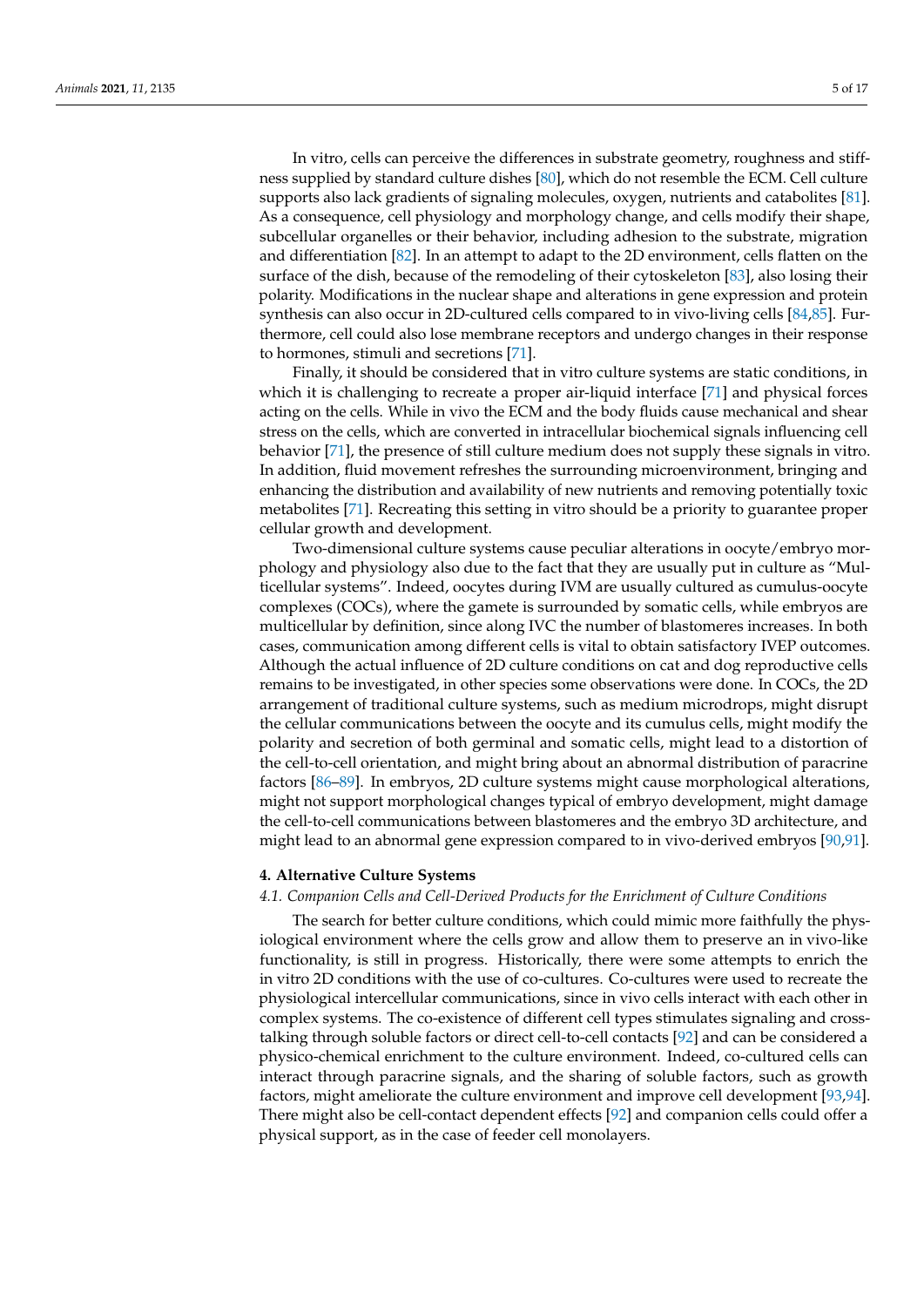Probably, the most known use of co-cultures in IVEP is the addition of companion cells for embryo culture. Although some trials gave no effects or were even detrimental, most of the times this approach could improve embryo yield and quality, as well as pregnancy rates, thanks to the several beneficial effects that co-cultured cells can supply, including secretion of embryotrophic molecules, modulation of nutrient profile, removal of toxic substances and protection versus oxidation and other in vitro culture-derived stressors [\[95\]](#page-14-10). Several types of cells have been employed for this purpose, including tubal cells, granulosa or cumulus cells, fibroblasts and different epithelial cells, but it seemed that the best results were obtained with oviductal cells co-cultures, probably because of their involvement in the physiological early embryo development [\[95\]](#page-14-10). Moreover, in humans, co-cultures also appeared beneficial for the rescue of poor-quality embryos [\[96\]](#page-14-11) or those that underwent stressing procedures, such as cryopreservation or micromanipulation [\[97,](#page-14-12)[98\]](#page-14-13).

Embryo co-cultures have also been applied to domestic carnivores (Table [1\)](#page-6-0). In cats, oviductal cell co-culture was not beneficial for embryo development [\[99\]](#page-14-14), while it gave better outcomes if employed only after 72 h, even though it was not enough to promote the development into blastocysts of cat morulae [\[100\]](#page-14-15). In dogs, IVC with murine embryonic fibroblasts allowed embryo development until the morula stage, which is an outstanding result for in vitro matured canine oocytes [\[17\]](#page-11-16). Similarly, co-culture with bovine cumulus cells allowed development of a blastocyst in vitro [\[16\]](#page-11-15). In cats, co-culture with good quality homospecific or heterospecific (i.e., murine) companion embryos was also attempted, and it improved embryo development and quality [\[101,](#page-14-16)[102\]](#page-14-17).

With the same rationale, co-cultures have also been used for IVM (Table [1\)](#page-6-0). Among signaling molecules that can be exchanged by co-cultured cells, oocyte-secreted factors (OSFs) are compounds produced and detected by COCs, that in response can modulate their own metabolism and that of the surrounding cumulus [\[94,](#page-14-9)[103\]](#page-14-18). In mammals, some OSFs stimulate oocyte competence [\[94](#page-14-9)[,104](#page-14-19)[,105\]](#page-14-20), whereas others, such as the well-known GDF-9 and BMP-15, exert their action on cumulus cells and regulate their function, proliferation, differentiation and gene expression [\[94](#page-14-9)[,103](#page-14-18)[,106,](#page-14-21)[107\]](#page-14-22). Therefore, co-culture of immature oocytes, especially low competence oocytes, with other COCs can be a strategy to improve maturation rates. In the domestic cat, the co-culture of denuded oocytes with intact COCs gave various results. While it did not seem beneficial for full maturation [\[108\]](#page-14-23), its influence on embryonic developmental rates is controversial [\[109,](#page-15-0)[110\]](#page-15-1).

Enrichment of the IVM microenvironment with companion somatic cells has also been applied. Oviductal cells in monolayers were especially used in the dog, to recreate the peculiar environment where the oocytes of this species mature [\[111](#page-15-2)[–115\]](#page-15-3), and they were generally beneficial for maturation rates, sometimes with increases of about 10% on MII rates [\[112](#page-15-4)[,115\]](#page-15-3). Similarly, in vitro maturation of dog oocytes in isolated oviducts improved meiosis resumption [\[116\]](#page-15-5). Granulosa cells were also used, both for dog [\[117\]](#page-15-6) and cat oocytes [\[108](#page-14-23)[,110\]](#page-15-1). In dogs, bovine granulosa cell monolayers could improve MII rates by 5–20% of COCs and denuded oocytes, while canine granulosa cell monolayers gave poorer results [\[117\]](#page-15-6). In cats, granulosa cells were somehow beneficial to partial meiosis resumption, but not full maturation of denuded oocytes [\[108](#page-14-23)[,110\]](#page-15-1) nor their embryo development [\[110\]](#page-15-1). Other cell types were also used, and co-culture with embryonic fibroblasts of canine or murine origin improved cytoplasmic and nuclear maturation of canine oocytes with an increase of 6–8% in MII rates [\[17\]](#page-11-16).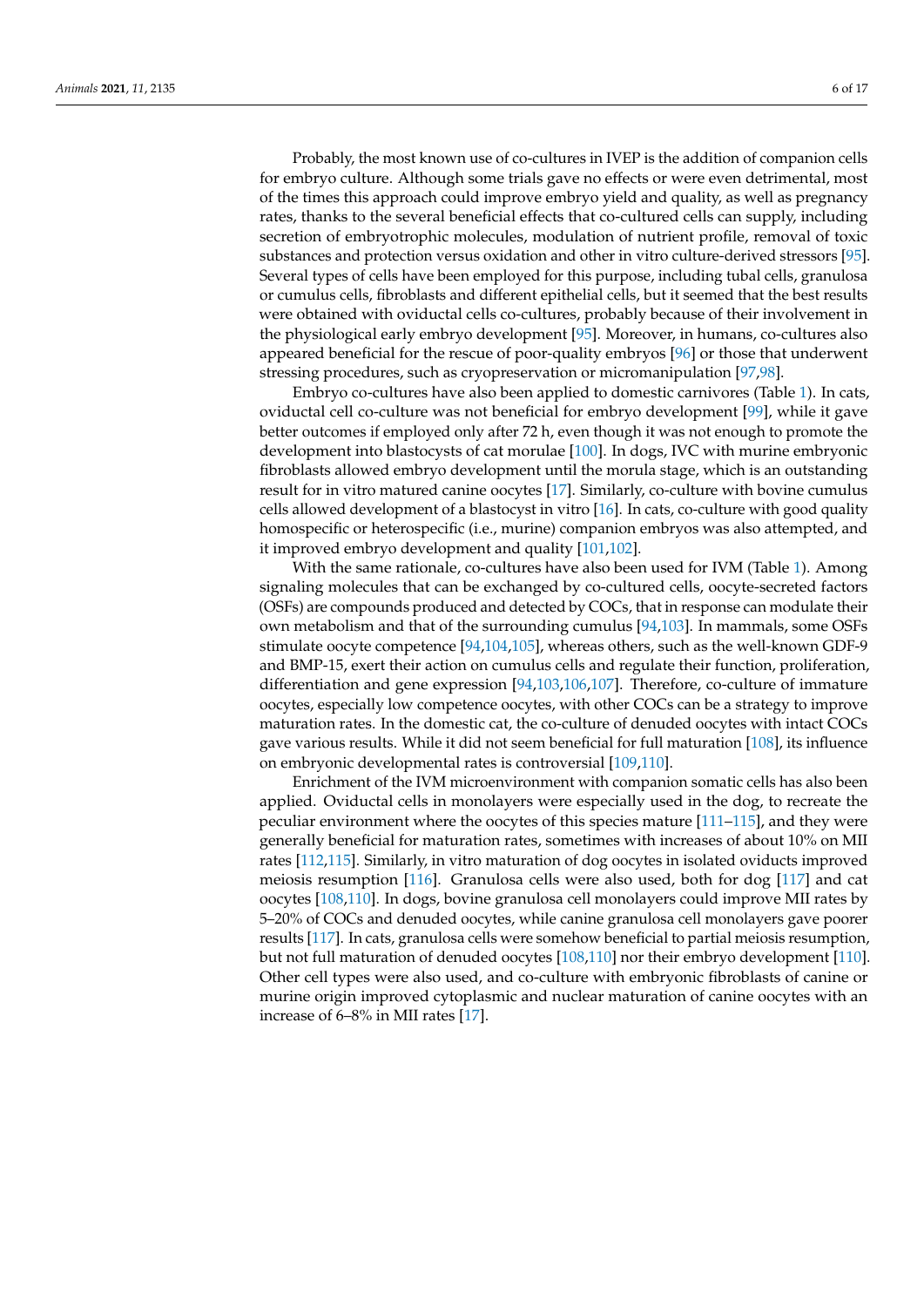<span id="page-6-0"></span>

| <b>Species</b> | <b>Cellular Target</b>              | Co-Culture<br><b>System/Companion Cells</b>          | Outcome                                                                              | Reference          |
|----------------|-------------------------------------|------------------------------------------------------|--------------------------------------------------------------------------------------|--------------------|
| Domestic dog   | COCs                                | Canine oviductal cells                               | Improved in vitro maturation                                                         | $[111 - 115]$      |
|                | COCs                                | Canine isolated oviduct                              | Better resumption of meiosis                                                         | $[116]$            |
|                | COCs and<br>denuded oocytes         | Bovine and canine<br>granulosa cell monolayers       | Improved maturation rates<br>with bovine cells                                       | $[117]$            |
|                | COCs and embryos                    | Bovine cumulus cell<br>monolayer                     | Improved oocyte maturation<br>and embryo development<br>(until the blastocyst stage) | $\lceil 16 \rceil$ |
|                | COCs and embryos                    | Murine and canine<br>embryonic fibroblasts           | Improved oocyte maturation<br>and embryo development<br>(until the morula stage)     | $[17]$             |
| Domestic cat   | Denuded oocytes                     | Feline COCs                                          | Improved maturation and<br>embryo development                                        | [108, 109]         |
|                | Denuded oocytes                     | Feline cumulus cells                                 | No improvement in<br>maturation or embryo<br>development                             | [110]              |
|                | In vivo matured COCs<br>and embryos | Feline oviductal cell<br>monolayer                   | No improvement in<br>fertilization or embryo<br>development                          | [99, 100]          |
|                | Embryos                             | More advanced (older)<br>feline embryos              | Improved<br>embryo development                                                       | $[101]$            |
|                | Embryos                             | Excellent quality feline,<br>mouse or cattle embryos | Improved<br>embryo development                                                       | $[102]$            |

**Table 1.** Two-dimensional co-culture systems tested for cat and dog oocytes and embryos.

COCs—cumulus-oocyte complexes.

Finally, other cellular or bodily products have been studied in another attempt to improve IVEP outcomes. For instance, the use of follicular fluid can be beneficial for the IVM outcomes of canine oocytes [\[118\]](#page-15-7), probably thanks to its content of proteins, hormones, growth factors and cytokines [\[119\]](#page-15-8) that can regulate oocyte activity. The addition of exogenous OSFs, similarly, could have a positive effect on IVM. In the same species, the simultaneous supplementation of GDF-9 and BMP-15 improved MII rates, while the blockage of the same molecules with specific antibodies was detrimental for meiosis resumption [\[55\]](#page-13-1). Recently, a huge recognition was also given to extracellular vesicles and their putative beneficial effects (for a review, see [\[120\]](#page-15-9)). Indeed, these vesicles originating from the plasma membrane, contain several molecules, such as proteins, lipids, and genetic materials, and can stimulate cellular functions and take part into intercellular communication. Extracellular vesicles have also been detected in follicular fluid, thus they might be involved in oocyte maturation and, for this reason, their supplementation during IVM was tested in several species. In dogs, oviductal extracellular vesicles exerted positive effects on the maturation of fresh oocytes, with increases up to 13% in MII rates [\[121,](#page-15-10)[122\]](#page-15-11). Instead, in cats, extracellular vesicles have only been tested on immature cryopreserved oocytes. Extracellular vesicles isolated from cat follicular fluid were characterized and supplemented to vitrification/warming media. Immature COCs were able to internalize these vesicles and likely to exploit their content (e.g., proteins, lipids, DNA fragments, RNAs and microRNAs), and as a result an enhanced meiosis resumption was obtained after oocyte warming [\[123\]](#page-15-12).

All of these approaches, however, present some limits, especially because they are based on the use of companion cells or their products, that are not defined. While the use of chemically defined culture media would allow the use of animal products to be avoided and the standardization of media composition, the use of co-cultures or cellular products leads to some more variability. Co-cultured cells could cause differences in different replicates,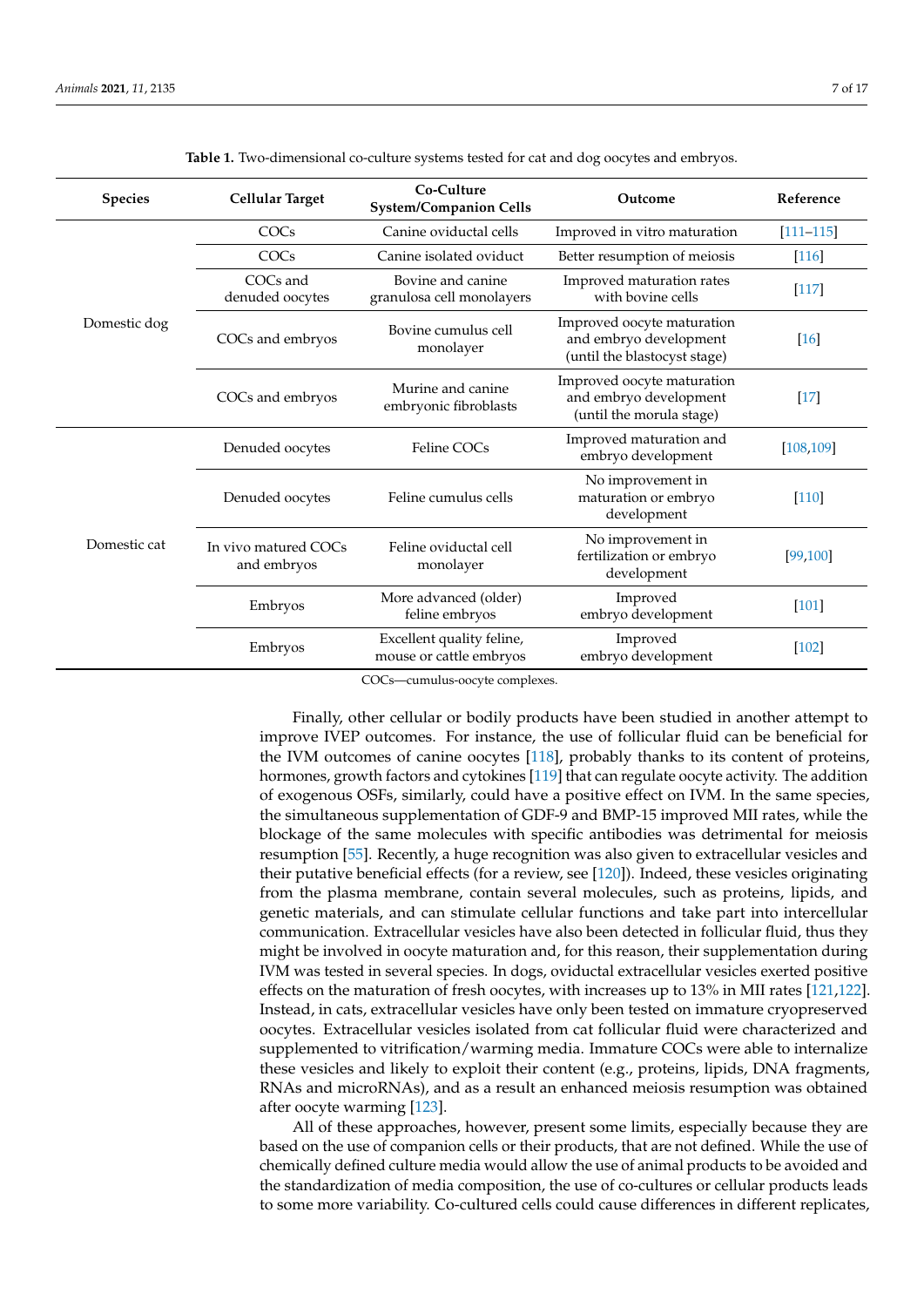they could bring contamination and they are also likely to hinder the repeatability and reproducibility of the experiments. Finally, companion cells or extracellular vesicles usually have to be prepared in advance to be ready on the day of use. Therefore, the creation of such (co-)culture systems is time-consuming and requires planning to fit well in the laboratory routine.

#### *4.2. Recent Advances in In Vitro Culture Technology*

More recently, researchers have started to employ 3D culture systems to get closer to the in vivo conditions of cell growth. The aim is to recreate the structural features of the ECM and to overcome the limits of 2D substrates. Modern 3D systems, named scaffolds, can provide a suitable environment for cell survival, growth, differentiation and activities, maintaining a morpho-physiology that strongly resembles the cellular shape and behavior observed in vivo [\[77](#page-13-20)[,83\]](#page-14-0). These systems should allow a proper spatial organization of cells as well as the production of secreted factors [\[89\]](#page-14-4), and usually improve viability, response to stimuli, intercellular communication, cell polarization, gene expression and protein synthesis of cultured cells [\[81\]](#page-13-24).

Scaffolds can be produced by specific biomaterials, which are intended to be biocompatible and not toxic [\[124\]](#page-15-13). They can have variable mechanical features, including elasticity, porosity and viscosity, that can be tuned according to the material and its concentration and that should allow cell growth and proliferation for the specific cultured cell type, as well as gas exchange, diffusion of nutrients and removal of cellular waste [\[89\]](#page-14-4). The origin of biomaterials for 3D scaffolds can be natural or synthetic. Natural biomaterials are often derived from ECM components (e.g., collagen, fibrin, hyaluronic acid), but they can also be made of other natural substances, including silk, agarose, gelatin and alginate. Instead, synthetic biomaterials include, for instance, polymers, titanium, ceramic-based materials and self-assembled peptides, which are less cell-compatible since they lack cell adhesion sites, have a lower water content and are less likely to incorporate biologically active compounds, but are more reproducible and have a defined composition [\[83\]](#page-14-0).

Considering the advantages that they offer to cultured cells, 3D systems have also been employed for oocytes and embryos. The first application was the use of a 3D alginate hydrogel for the culture of granulosa cell–oocyte complexes in the mouse [\[125\]](#page-15-14). Growing immature murine oocytes were able to grow and develop the structural features of mature oocytes, including cortical granules and a well-formed zona pellucida, as well as to resume meiosis after culture in the alginate beads, while granulosa cells were free to proliferate [\[125\]](#page-15-14). Since then, 3D cultures of reproductive cells gained popularity, and different scaffolds were used, including, but not limited to, alginate and Matrigel [\[126\]](#page-15-15). The increase in their use has been due to the fact that 3D systems not only maintain oocyte morpho-physiology, but they also support nuclear and cytoplasmic maturation, allowing gamete development into viable progeny after IVF, IVC and embryo transfer into recipients in mice [\[87,](#page-14-24)[127\]](#page-15-16). In addition, 3D cultures better maintain the intercellular communications between blastomeres during embryonic development and they promote an in vivo-like genetic expression, as reported in swine, bovine and murine models [\[90](#page-14-5)[,91](#page-14-6)[,128\]](#page-15-17). Among the biomaterials that were tested along the years, alginate often proved its suitability for oocytes and embryos. Alginate is a natural anionic polymer produced from alginic acid, a component of the cellular wall and intercellular spaces of brown algae of the genus *Laminaria*, in which it acts as a sustaining skeleton that provides resistance and flexibility to the algae tissues. In research labs, it is appreciated because it does not interfere with cellular functions, it allows the movement of biomolecules, it is transparent and allows microscopic observations, it is biocompatible, it has a low toxicity and a low cost [\[129](#page-15-18)[–133\]](#page-15-19). Its use can especially be appreciated for reproductive cells because of its stiffness, porosity, and lack of cell adhesion sites, which allow the creation of a matrix in which the cells do not suffer extreme mechanical stresses, can exchange nutrients and do not unnaturally adhere to the substrate. Indeed, alginate was also the most used biomaterial for cat and dog oocytes and embryos.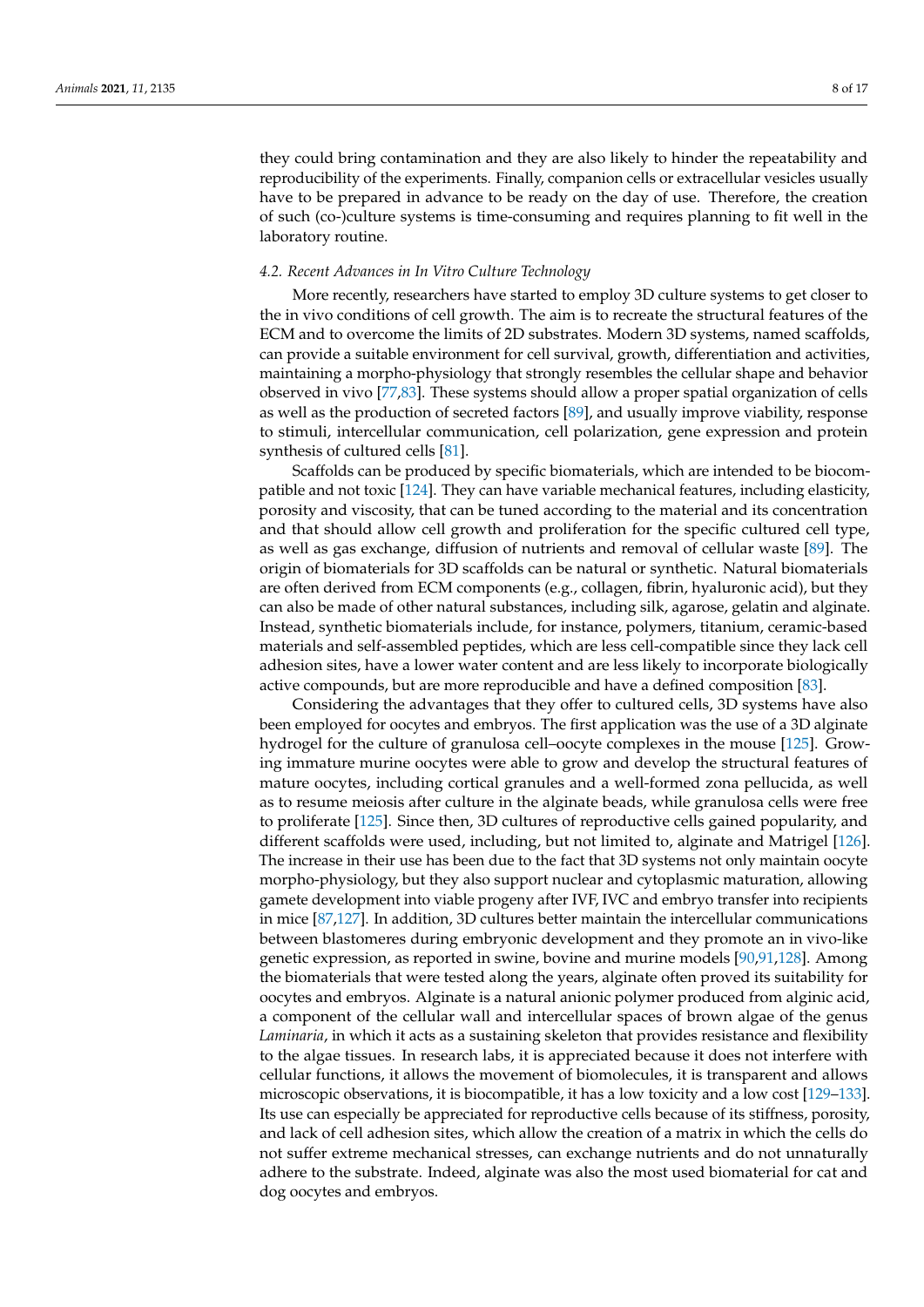The applications of 3D culture systems for domestic carnivores IVEP, which are summarized in Table [2,](#page-9-0) include both oocyte and embryo culture. For what concerns the dog, the prolonged duration of the IVM causes worries because oocytes have a long time to flatten and adhere to the culture substrate. So, fresh dog COCs were in vitro matured in barium alginate microcapsules to evaluate the effects of 3D culture, and their viability, nuclear status and expression of one selected OSF, that was GDF-9, were assessed [\[134\]](#page-15-20). Although viability and MII rates after 72 h of IVM did not differ, the 3D system maintained higher proportions of intact nuclei and better supported meiosis resumption [\[134\]](#page-15-20). Expression of GDF-9 decreased during culture in 3D microcapsules, as expected with meiosis resumption [\[134\]](#page-15-20), but molecular mechanisms of gene expression in 3D compared to 2D

conditions remain to be elucidated. In the cat, taken into account that enriched culture systems could be especially useful for gametes with a lower developmental competence, 3D systems were also tested on denuded and cryopreserved oocytes. Syringe-dropped barium alginate microcapsules were able to support survival and meiosis resumption of fresh COCs as well as the traditional 2D system (i.e., medium microdrops) [\[135\]](#page-15-21). In an attempt to further enhance the beneficial effects of 3D culture systems, they were also applied in association with co-culture to combine physical and chemical enrichments to the culture milieu. Co-culture of denuded oocytes with fresh COCs in alginate microcapsules allowed higher viability than the 2D co-culture or the 3D culture without companion cells [\[135\]](#page-15-21). The same co-culture was also beneficial for the embryo development of companion COCs, probably due to the exchange of OSFs [\[136\]](#page-15-22). However, cat cryopreserved oocytes did not benefit from the 3D system in the same way, probably due to the cryoinjuries which can severely compromise their developmental competence. Standardized 10 µL barium alginate microcapsules (Figure [1a](#page-9-1),b), were used for the IVM of cat vitrified oocytes and the IVC of the deriving embryos, resulting in maturation and embryonic developmental rates that were similar to those of the 2D system [\[137\]](#page-15-23). Later, the same biomaterial was used for the creation of folliclelike structures, that were microcapsules containing cat granulosa cells and that could better resemble the physiological environment of oocyte maturation [\[138\]](#page-15-24). Granulosa cells in 3D culture differed from those in 2D monolayers concerning estradiol and progesterone secretion, which also tended to increase at different extents during culture in the two systems [\[138\]](#page-15-24). The presence of granulosa cells, however, did not influence metaphase II outcomes of vitrified oocytes in any culture system [\[138\]](#page-15-24).

The use of other 3D environments, known as liquid marble microbioreactors, was also tested for cat vitrified oocytes. Liquid marbles (Figure [1c](#page-9-1),d) are non-stick liquid droplets, where a liquid core covered by a hydrophobic or hydrophilic powder made of microor nano-particles forms a 3D milieu [\[139\]](#page-16-0). When they are used for culture applications, such as cancer or stem cell in vitro growth, cells can survive, proliferate, interact and have gaseous exchanges with the outer environment, as well as interact with each other freely and avoid attachment to the bottom of the plate [\[139–](#page-16-0)[141\]](#page-16-1). This makes liquid marbles an interesting alternative to 2D cultures. Liquid marbles have been already employed in ARTs, for instance for the IVM of sheep oocytes, and they were able to support meiotic resumption and subsequent embryo development as well as the 2D system [\[142\]](#page-16-2). Similarly, their use for the IVM of feline oocyte was suitable and as effective as the 2D control for meiosis resumption outcomes [\[143\]](#page-16-3), and liquid marbles have potential to be applied in other ARTs, such as embryo and follicle IVC or cryopreservation [\[142](#page-16-2)[,144\]](#page-16-4).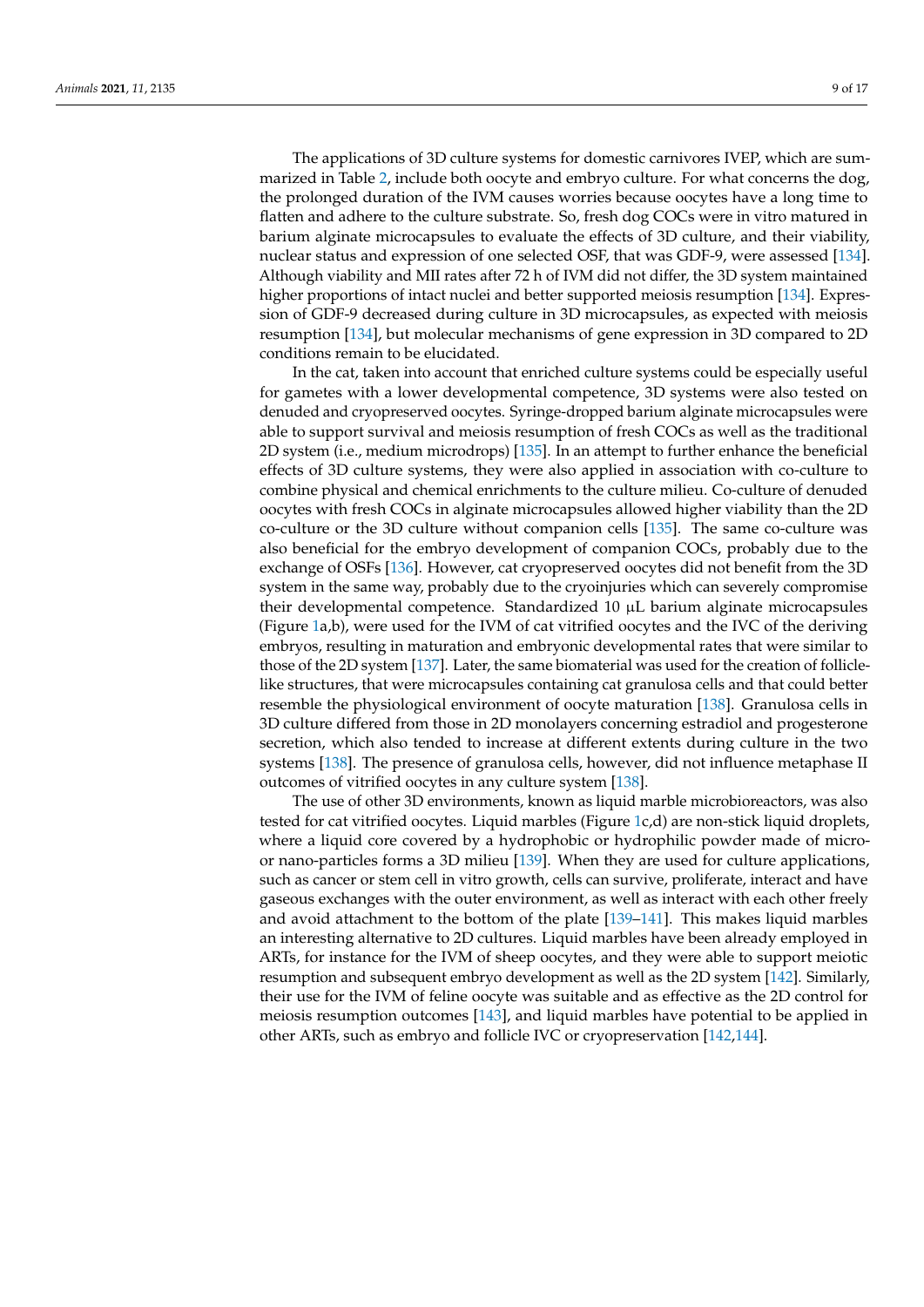<span id="page-9-1"></span>

**Figure 1.** Macroscopic appearance of three-dimensional (3D) culture systems suitable for cat oocyte **Figure 1.** Macroscopic appearance of three-dimensional (3D) culture systems suitable for cat oocyte and embryo culture. (a,b) Preparation and final appearance, respectively, of 3D barium alginate microcapsules obtained by dropping of 10  $\mu$ L drops of base culture medium with BaCl<sub>2</sub> (40 mM) into into stirring sodium alginate (0.5%). Black bar: 5 mm. (**c**,**d**) Preparation and final appearance, restirring sodium alginate (0.5%). Black bar: 5 mm. (**c**,**d**) Preparation and final appearance, respectively, of 3D liquid marble microbioreactors obtained by dropping and rolling of 30  $\mu$ L medium microdrops containing the oocytes onto polytetrafluoroethylene (PTFE) powder. Black bar: 5 mm.

<span id="page-9-0"></span>

| <b>Species</b> | <b>Cellular Target</b>                  | Outcome                                                                                              | Reference  |
|----------------|-----------------------------------------|------------------------------------------------------------------------------------------------------|------------|
| Domestic dog   | Fresh oocytes                           | Oocyte maturation in 3D alginate system                                                              | $[134]$    |
|                | Denuded oocytes<br>& deriving embryos   | Oocyte maturation in 3D alginate system<br>enriched with fresh oocytes & embryo<br>development in 3D | [135, 136] |
| Domestic cat   | Vitrified oocytes<br>& deriving embryos | Oocyte maturation in 3D alginate system<br>enriched with fresh oocytes & embryo<br>development in 3D | $[137]$    |
|                | Vitrified oocytes                       | Oocyte maturation in 3D follicle-like structure<br>(alginate + granulosa cells)                      | $[138]$    |
|                | Vitrified oocytes                       | Oocyte maturation in 3D liquid marble<br>microbioreactors                                            | $[143]$    |

 $A^*$  current hot topic in alternative culture systems is the use of microfluidics. Known is the use of microfluidics. **Table 2.** Existing three-dimensional (3D) culture systems for cat and dog oocytes and embryos.

> A current hot topic in alternative culture systems is the use of microfluidics. Known also as organ-on-a-chip or lab-on-a-chip, microfluidic systems can combine 3D architectures, different types of cells and fluid flow, creating a dynamic culture environment [\[145\]](#page-16-5) that could resemble in vivo conditions even better, especially for the movement of nutrients, metabolites and gases [\[146\]](#page-16-6). In ARTs, microfluidic chips could be an impressive tool for several procedures (for two recent reviews on the topic, see [\[147\]](#page-16-7) and [\[148\]](#page-16-8)), including IVM, IVF and IVC. Although oocyte maturation and embryo culture of feline and canine reproductive cells have not been tested yet, some attempts were made in other species.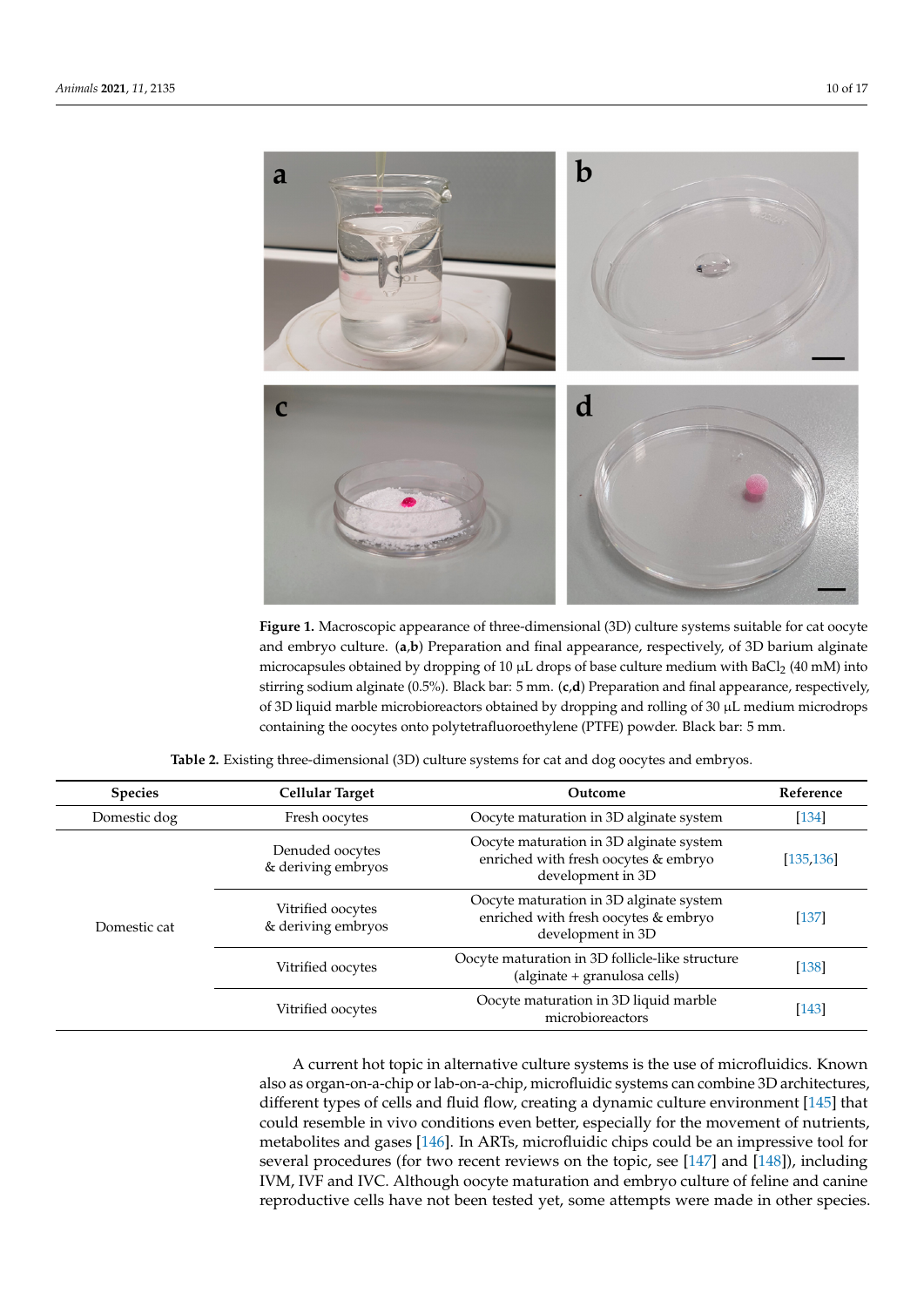For instance, IVM of pig oocytes in a polydimethylsiloxane (PDMS) microchannel device gave the same results as the 2D control in terms of MII rates [\[149\]](#page-16-9), but it improved embryo cleavage [\[150\]](#page-16-10). Similarly, IVM of bovine oocytes was also feasible in a static microfluidic device [\[151\]](#page-16-11). Besides, IVC of human [\[150\]](#page-16-10) and mouse [\[151\]](#page-16-11) embryos in microfluidic devices improved blastocyst development. The use of microfluidic systems enriched with companion cells was also tested, and it improved blastocyst rate in mice [\[152\]](#page-16-12), and the use of a combination of 3D hydrogels and microfluidics would also be possible [\[153\]](#page-16-13). While some chips are designed to be used in a lab setting, others could be employable in the field and might also be useful for assisted reproduction in wildlife species [\[154\]](#page-16-14). Current efforts are directed towards the creation of "All-in-one" systems, where the whole IVEP could be performed without unnecessary oocyte and embryo manipulation [\[155,](#page-16-15)[156\]](#page-16-16).

It is also worth highlighting that, in cats and dogs, innovative systems (3D and microfluidic) were already used for follicle culture [\[157](#page-16-17)[–160\]](#page-16-18), but this topic lies outside the scope of this review.

Speaking altogether of the innovative culture systems discussed so far, some other considerations should be made. Although these culture systems have less issues with experimental variability, compared to co-cultures, they are still not completely standardized [\[71\]](#page-13-26), since there could be some differences in the scaffolds, which are mostly lab-made. In addition, biomaterials themselves can lead to some uncertainty because of their less defined molecular composition and of batch differences [\[72\]](#page-13-15). Thus, the design of more easily reproducible 3D culture systems for oocytes and embryos is a matter of great interest. A recent example of more reproducible 3D culture systems used for oocyte culture in other species is based on the use of 3D printing. This is an innovative tissue engineering method that has a huge potential to create scaffolds with controlled shape, size, geometry, porosity and other physical and biochemical features [\[161\]](#page-16-19). Bioprinted alginate-based microbeads were created with a spherical hydrogel generator and used for the IVM of sheep oocytes, resulting in an increase in maturation rates, an improvement of oocyte bioenergetic/oxidative status and a modulation of gene expression [\[162\]](#page-16-20). This method is strongly reproducible and allows COCs integrity in a more physiological environment: further studies on 3D IVEP should be heading in this direction.

#### **5. Conclusions**

Considering the challenges in cat and, especially, dog IVEP, alternative and innovative culture systems could offer a chance to obtain better outcomes. State of the art 3D and microfluidic culture systems could resemble more accurately the in vivo growth conditions and help to maintain oocyte and embryo natural morpho-physiology. Although some positive results have been obtained, more investigations on the actual effects of these systems on cat and dog reproductive cells are warranted in order to design improved, ad hoc, enriched culture conditions for domestic carnivore IVEP.

**Author Contributions:** Writing—original draft preparation, M.C.; writing—review and editing, M.C., I.M.A., S.P., G.C.L.; funding acquisition, G.C.L. All authors have read and agreed to the published version of the manuscript.

**Funding:** This article has been supported by the Polish National Agency for Academic Exchange under Grant No. PPI/APM/2019/1/00044/U/00001 and by "Piano di Sostegno alla Ricerca 2019 (Linea 2 Azione A)", Università degli Studi di Milano, by Regione Lombardia PSR INNOVA n.201801061529 and UNIMI n.PSR 2019\_DIP\_027\_ALUCI\_01.

**Institutional Review Board Statement:** Not applicable.

**Informed Consent Statement:** Not applicable.

**Data Availability Statement:** No new data were created or analyzed in this study. Data sharing is not applicable to this article.

**Acknowledgments:** We wish to thank Maria Giorgia Morselli for her contribution to some of the experiments hereby depicted.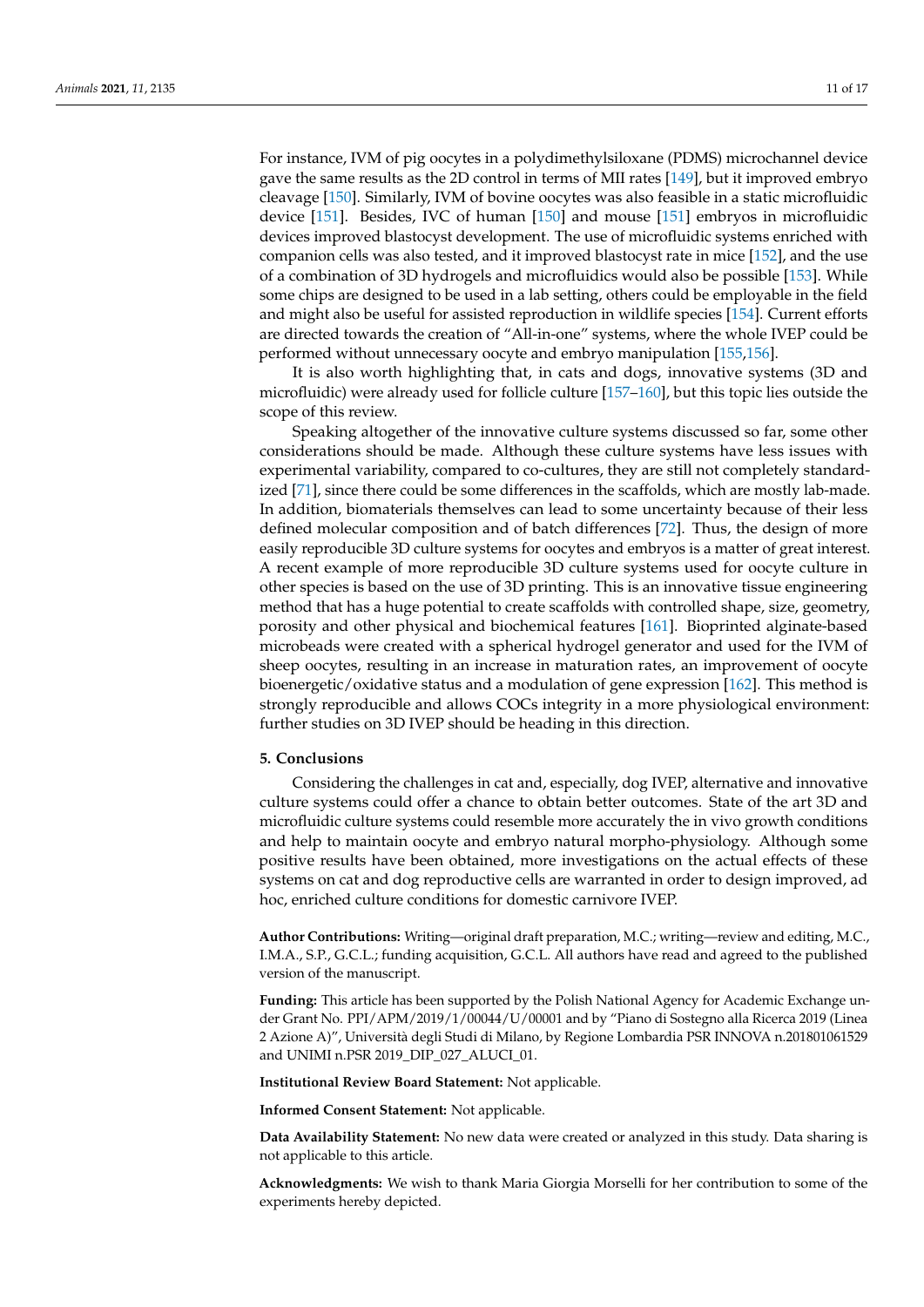**Conflicts of Interest:** The authors declare no conflict of interest.

#### **References**

- <span id="page-11-0"></span>1. Otto, S.P. Adaptation, speciation and extinction in the Anthropocene. *Proc. R. Soc. B Biol. Sci.* **2018**, *285*, 20182047. [\[CrossRef\]](http://doi.org/10.1098/rspb.2018.2047)
- <span id="page-11-1"></span>2. Pope, C. Embryo technology in conservation efforts for endangered felids. *Theriogenology* **2000**, *53*, 163–174. [\[CrossRef\]](http://doi.org/10.1016/S0093-691X(99)00249-6)
- <span id="page-11-2"></span>3. Comizzoli, P.; Holt, W.V. Recent advances and prospects in germplasm preservation of rare and endangered species. *Adv. Exp. Med. Biol.* **2014**, *753*, 331–356. [\[CrossRef\]](http://doi.org/10.1007/978-1-4939-0820-2_14)
- <span id="page-11-3"></span>4. Sjunnesson, Y. In vitro fertilisation in domestic mammals—A brief overview. *Ups. J. Med. Sci.* **2020**, *125*, 68–76. [\[CrossRef\]](http://doi.org/10.1080/03009734.2019.1697911)
- <span id="page-11-4"></span>5. Van Soom, A.; Rijsselaere, T.; Filliers, M. Cats and dogs: Two neglected species in this era of embryo production in vitro? *Reprod. Domest. Anim.* **2014**, *49*, 87–91. [\[CrossRef\]](http://doi.org/10.1111/rda.12303) [\[PubMed\]](http://www.ncbi.nlm.nih.gov/pubmed/24947866)
- <span id="page-11-5"></span>6. Nagashima, J.B.; Songsasen, N. Canid reproductive biology: Norm and unique aspects in strategies and mechanisms. *Animals* **2021**, *11*, 653. [\[CrossRef\]](http://doi.org/10.3390/ani11030653) [\[PubMed\]](http://www.ncbi.nlm.nih.gov/pubmed/33804569)
- <span id="page-11-6"></span>7. Luvoni, G.C.C.; Colombo, M.; Morselli, M.G.G. The never-ending search of an ideal culture system for domestic cat oocytes and embryos. *Reprod. Domest. Anim.* **2018**, *53*, 110–116. [\[CrossRef\]](http://doi.org/10.1111/rda.13331) [\[PubMed\]](http://www.ncbi.nlm.nih.gov/pubmed/30474340)
- <span id="page-11-7"></span>8. Lonergan, P.; Fair, T. Maturation of oocytes in vitro. *Annu. Rev. Anim. Biosci.* **2016**, *4*, 255–268. [\[CrossRef\]](http://doi.org/10.1146/annurev-animal-022114-110822) [\[PubMed\]](http://www.ncbi.nlm.nih.gov/pubmed/26566159)
- <span id="page-11-8"></span>9. Chastant-maillard, S.; Chebrout, M.; Thoumire, S.; Saint-dizier, M.; Chodkiewicz, M.; Reynaud, K. Embryo biotechnology in the dog: A review. *Reprod. Fertil. Dev.* **2010**, *22*, 1049–1056. [\[CrossRef\]](http://doi.org/10.1071/RD09270) [\[PubMed\]](http://www.ncbi.nlm.nih.gov/pubmed/20797342)
- <span id="page-11-9"></span>10. Farstad, W. Current state in biotechnology in canine and feline reproduction. *Anim. Reprod. Sci.* **2000**, *60–61*, 375–387. [\[CrossRef\]](http://doi.org/10.1016/S0378-4320(00)00106-8)
- <span id="page-11-10"></span>11. Mahmoudi, R.; Subhani, A.; Pasbakhsh, P.; Abolhasani, F.; Amiri, I.; Salehnia, M.; Etesam, F. The Effects of Cumulus Cells on In Vitro Maturation of Mouse Germinal Vesicle Stage Oocytes. *Int. J. Reprod. Biomed.* **2005**, *3*, 74–78.
- <span id="page-11-11"></span>12. Ferré, L.B.; Kjelland, M.E.; Strøbech, L.B.; Hyttel, P.; Mermillod, P.; Ross, P.J. Review: Recent advances in bovine in vitro embryo production: Reproductive biotechnology history and methods. *Animal* **2020**, *14*, 991–1004. [\[CrossRef\]](http://doi.org/10.1017/S1751731119002775)
- <span id="page-11-12"></span>13. Pope, C.E.; Gómez, M.C.; Dresser, B.L. In vitro production and transfer of cat embryos in the 21st century. *Theriogenology* **2006**, *66*, 59–71. [\[CrossRef\]](http://doi.org/10.1016/j.theriogenology.2006.03.014) [\[PubMed\]](http://www.ncbi.nlm.nih.gov/pubmed/16620940)
- <span id="page-11-13"></span>14. Chastant-Maillard, S.; Saint-Dizier, M.; Grimard, B.; Chebrout, M.; Thoumire, S.; Reynaud, K. Are oocytes from the anestrous bitch competent for meiosis? *Reprod. Domest. Anim.* **2012**, *47*, 74–79. [\[CrossRef\]](http://doi.org/10.1111/rda.12007)
- <span id="page-11-14"></span>15. Yamada, S.; Shimazu, Y.; Kawaji, H.; Nakazawa, M.; Naito, K.; Toyoda, Y. Maturation, fertilization, and development of dog oocytes in vitro. *Biol. Reprod.* **1992**, *46*, 853–858. [\[CrossRef\]](http://doi.org/10.1095/biolreprod46.5.853) [\[PubMed\]](http://www.ncbi.nlm.nih.gov/pubmed/1591340)
- <span id="page-11-15"></span>16. Otoi, T.; Murakami, M.; Fujii, M.; Tanaka, M.; Ooka, A.; Une, S.; Suzuki, T. Development of canine oocytes matured and fertilised in vitro. *Vet. Rec.* **2000**, *146*, 52–53. [\[CrossRef\]](http://doi.org/10.1136/vr.146.2.52) [\[PubMed\]](http://www.ncbi.nlm.nih.gov/pubmed/10678815)
- <span id="page-11-16"></span>17. Hatoya, S.; Sugiyama, Y.; Torii, R.; Wijewardana, V.; Kumagai, D.; Sugiura, K.; Kida, K.; Kawate, N.; Tamada, H.; Sawada, T.; et al. Effect of co-culturing with embryonic fibroblasts on IVM, IVF and IVC of canine oocytes. *Theriogenology* **2006**, *66*, 1083–1090. [\[CrossRef\]](http://doi.org/10.1016/j.theriogenology.2005.12.015) [\[PubMed\]](http://www.ncbi.nlm.nih.gov/pubmed/16620932)
- <span id="page-11-17"></span>18. Pope, C.E.; McRae, M.A.; Plair, B.L.; Keller, G.L.; Dresser, B.L. In vitro and in vivo development of embryos produced by in vitro maturation and in vitro fertilization of cat oocytes. *J. Reprod. Fertil. Suppl.* **1997**, *51*, 69–82. [\[PubMed\]](http://www.ncbi.nlm.nih.gov/pubmed/9404273)
- <span id="page-11-18"></span>19. Pope, C.E.; Gomez, M.C.; King, A.L.; Harris, R.F.; Dresser, B.L. Embryos produced in vitro after recovery of oocytes from cat ovaries stored at 4 ◦C for 24 to 28 hours retain the competence to develop into live kittens after transfer to recipients. *Theriogenology* **2003**, *59*, 308.
- <span id="page-11-19"></span>20. Nagashima, J.B.; Sylvester, S.R.; Nelson, J.L.; Cheong, S.H.; Mukai, C.; Lambo, C.; Flanders, J.A.; Meyers-Wallen, V.N.; Songsasen, N.; Travis, A.J. Live births from domestic dog (Canis familiaris) embryos produced by in vitro fertilization. *PLoS ONE* **2015**, *10*, e0143930. [\[CrossRef\]](http://doi.org/10.1371/journal.pone.0143930)
- <span id="page-11-20"></span>21. Gómez, M.C.; Pope, C.E.; Davis, A.M.; Harris, R.F.; Dresser, B.L. Addition of epidermal growth factor (EGF) during in vitro maturation of domestic cat oocytes enhances fertilization frequency and blastocyst development in vitro. *Theriogenology* **2001**, *55*, 472.
- <span id="page-11-24"></span>22. Merlo, B.; Iacono, E.; Zambelli, D.; Prati, F.; Belluzzi, S. Effect of EGF on in vitro maturation of domestic cat oocytes. *Theriogenology* **2005**, *63*, 2032–2039. [\[CrossRef\]](http://doi.org/10.1016/j.theriogenology.2004.09.045)
- <span id="page-11-23"></span>23. Yildirim, K.; Vural, M.R.; Küplülü, Ş.; Özcan, Z.; Polat, I.M. The effects of EGF and IGF-1 on FSH-mediated in vitro maturation of domestic cat oocytes derived from follicular and luteal stages. *Reprod. Biol.* **2014**, *14*, 122–127. [\[CrossRef\]](http://doi.org/10.1016/j.repbio.2013.11.001)
- <span id="page-11-25"></span>24. Herrick, J.R.; Bond, J.B.; Magarey, G.M.; Bateman, H.L.; Krisher, R.L.; Dunford, S.A.; Swanson, W.F. Toward a feline-optimized culture medium: Impact of ions, carbohydrates, essential amino acids, vitamins, and serum on development and metabolism of in vitro fertilization-derived feline embryos relative to embryos grown in vivo. *Biol. Reprod.* **2007**, *76*, 858–870. [\[CrossRef\]](http://doi.org/10.1095/biolreprod.106.058065) [\[PubMed\]](http://www.ncbi.nlm.nih.gov/pubmed/17267698)
- <span id="page-11-21"></span>25. Pope, C.E.; Gómez, M.C.; Kagawa, N.; Kuwayama, M.; Leibo, S.P.; Dresser, B.L. In vivo survival of domestic cat oocytes after vitrification, intracytoplasmic sperm injection and embryo transfer. *Theriogenology* **2012**, *77*, 531–538. [\[CrossRef\]](http://doi.org/10.1016/j.theriogenology.2011.08.028)
- <span id="page-11-22"></span>26. De los Reyes, M.; De Lange, J.; Miranda, P.; Palominos, J.; Barros, C. Effect of human chorionic gonadotrophin supplementation during different culture periods on in vitro maturation of canine oocytes. *Theriogenology* **2005**, *64*, 1–11. [\[CrossRef\]](http://doi.org/10.1016/j.theriogenology.2004.11.008)
- 27. Apparicio, M.; Alves, A.; Pires-Butler, E.; Ribeiro, A.; Covizzi, G.; Vicente, W. Effects of hormonal supplementation on nuclear maturation and cortical granules distribution of canine oocytes during various reproductive stages. *Reprod. Domest. Anim.* **2011**, *46*, 896–903. [\[CrossRef\]](http://doi.org/10.1111/j.1439-0531.2011.01761.x) [\[PubMed\]](http://www.ncbi.nlm.nih.gov/pubmed/21352384)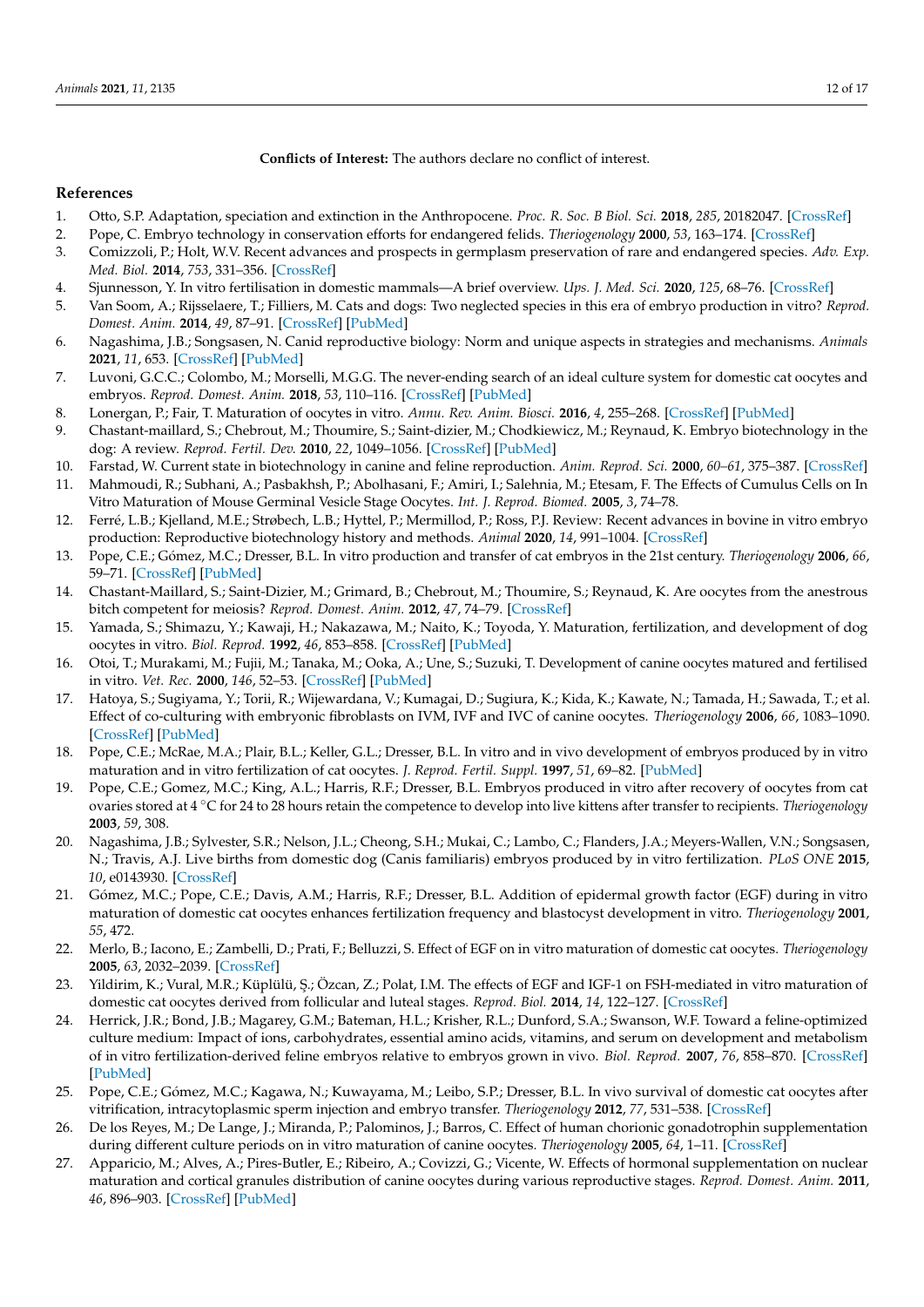- <span id="page-12-0"></span>28. Apparicio, M.; Mostachio, G.Q.; Motheo, T.F.; Alves, A.E.; Padilha, L.; Pires-Butler, E.A.; Savi, P.A.P.; Uscategui, R.A.R.; Luvoni, G.C.; Vicente, W.R.R. Distribution of cortical granules and meiotic maturation of canine oocytes in bi-phasic systems. *Reprod. Fertil. Dev.* **2015**, *27*, 1082–1087. [\[CrossRef\]](http://doi.org/10.1071/RD14022) [\[PubMed\]](http://www.ncbi.nlm.nih.gov/pubmed/24767547)
- <span id="page-12-1"></span>29. Comizzoli, P.; Wildt, D.E.; Pukazhenthi, B.S. Overcoming poor in vitro nuclear maturation and developmental competence of domestic cat oocytes during the non-breeding season. *Reproduction* **2003**, *126*, 809–816. [\[CrossRef\]](http://doi.org/10.1530/rep.0.1260809)
- <span id="page-12-2"></span>30. Zahmel, J.; Mundt, H.; Jewgenow, K.; Braun, B.C. Analysis of gene expression in granulosa cells post-maturation to evaluate oocyte culture systems in the domestic cat. *Reprod. Domest. Anim.* **2017**, *52*, 65–70. [\[CrossRef\]](http://doi.org/10.1111/rda.12927)
- <span id="page-12-3"></span>31. Goodrowe, K.L.; Hay, M.; King, A.W. Nuclear maturation of domestic cat ovarian oocytes in vitro. *Biol. Reprod.* **1991**, *45*, 466–470. [\[CrossRef\]](http://doi.org/10.1095/biolreprod45.3.466)
- 32. Johnston, L.A.; Donoghue, A.M.; O'Brien, S.J.; Wildt, D.E. Influence of culture medium and protein supplementation on in vitro oocyte maturation and fertilization in the domestic cat. *Theriogenology* **1993**, *40*, 829–839. [\[CrossRef\]](http://doi.org/10.1016/0093-691X(93)90218-T)
- 33. Luvoni, G.C.; Oliva, O. Effect of Medium-199 and fetal calf serum on in vitro maturation of domestic cat oocytes. *J. Reprod. Fertil.* **1993**, *47*, 203–207.
- <span id="page-12-4"></span>34. Wood, T.C.; Byers, A.P.; Jennette, B.E.; Wildt, D.E. Influence of protein and hormone supplementation on in vitro maturation and fertilization of domestic cat eggs. *J. Reprod. Fertil.* **1995**, *104*, 315–323. [\[CrossRef\]](http://doi.org/10.1530/jrf.0.1040315)
- <span id="page-12-5"></span>35. Luvoni, G.C.; Chigioni, S.; Perego, L.; Lodde, V.; Modina, S.; Luciano, A.M. Effect of gonadotropins during in vitro maturation of feline oocytes on oocyte-cumulus cells functional coupling and intracellular concentration of glutathione. *Anim. Reprod. Sci.* **2006**, *96*, 66–78. [\[CrossRef\]](http://doi.org/10.1016/j.anireprosci.2005.11.009)
- <span id="page-12-6"></span>36. Cocchia, N.; Tafuri, S.; Del Prete, C.; Palumbo, V.; Esposito, L.; Avallone, L.; Ciani, F. Antioxidant supplementation to medium for in vitro embryo production in Felis catus. *Pol. J. Vet. Sci.* **2019**, *22*, 573–579. [\[CrossRef\]](http://doi.org/10.24425/pjvs.2019.129966)
- <span id="page-12-7"></span>37. Bukowska, D.; Kempisty, B.; Piotrowska, H.; Zawierucha, P.; Brussow, K.P.; Jaśkowski, J.M.; Nowicki, M. The in vitro culture supplements and selected aspects of canine oocytes maturation. *Pol. J. Vet. Sci.* **2012**, *15*, 199–205. [\[CrossRef\]](http://doi.org/10.2478/v10181-011-0134-4) [\[PubMed\]](http://www.ncbi.nlm.nih.gov/pubmed/22708378)
- <span id="page-12-8"></span>38. Otoi, T.; Shin, T.; Kraemer, D.C.; Westhusin, M.E. Influence of maturation culture period on the development of canine oocytes after in vitro maturation and fertilization. *Reprod. Nutr. Dev.* **2004**, *44*, 631–637. [\[CrossRef\]](http://doi.org/10.1051/rnd:2004065)
- <span id="page-12-9"></span>39. Songsasen, N.; Wildt, D.E. Oocyte biology and challenges in developing in vitro maturation systems in the domestic dog. *Anim. Reprod. Sci.* **2007**, *98*, 2–22. [\[CrossRef\]](http://doi.org/10.1016/j.anireprosci.2006.10.004) [\[PubMed\]](http://www.ncbi.nlm.nih.gov/pubmed/17097840)
- <span id="page-12-10"></span>40. Hewitt, D.A.; England, G.C.W. Influence of gonadotrophin supplementation on the in vitro maturation of bitch oocytes. *Vet. Rec.* **1999**, *144*, 237–239. [\[CrossRef\]](http://doi.org/10.1136/vr.144.9.237) [\[PubMed\]](http://www.ncbi.nlm.nih.gov/pubmed/10189676)
- <span id="page-12-11"></span>41. Kim, B.S.; Lee, S.R.; Hyun, B.H.; Shin, M.J.; Yoo, D.H.; Lee, S.; Park, Y.S.; Ha, J.H.; Ryoo, Z.Y. Effects of gonadotropins on in vitro maturation and of electrical stimulation on parthenogenesis of canine oocytes. *Reprod. Domest. Anim.* **2010**, *45*, 13–18. [\[CrossRef\]](http://doi.org/10.1111/j.1439-0531.2008.01128.x)
- <span id="page-12-12"></span>42. Vannucchi, C.I.; Faustino, M.; Marques, M.G.; Nichi, M.; Assumpção, M.E.O.D.A.; Visintin, J.A. Effects of gonadotropin-exposed medium with high concentrations of progesterone and estradiol-17beta on in vitro maturation of canine oocytes. *Vitr. Cell. Dev. Biol. Anim.* **2009**, *45*, 328–333. [\[CrossRef\]](http://doi.org/10.1007/s11626-009-9185-6)
- 43. Kim, M.K.; Fibrianto, Y.H.; Oh, H.J.; Jang, G.; Kim, H.J.; Lee, K.S.; Kang, S.K.; Lee, B.C.; Hwang, W.S. Effects of estradiol-17β and progesterone supplementation on in vitro nuclear maturation of canine oocytes. *Theriogenology* **2005**, *63*, 1342–1353. [\[CrossRef\]](http://doi.org/10.1016/j.theriogenology.2004.07.019) [\[PubMed\]](http://www.ncbi.nlm.nih.gov/pubmed/15725442)
- <span id="page-12-13"></span>44. Willingham-Rocky, L.A.; Hinrichs, K.; Westhusin, M.E.; Kraemer, D.C. Effects of stage of oestrous cycle and progesterone supplementation during culture on maturation of canine oocytes in vitro. *Reproduction* **2003**, *126*, 501–508. [\[CrossRef\]](http://doi.org/10.1530/rep.0.1260501) [\[PubMed\]](http://www.ncbi.nlm.nih.gov/pubmed/14525532)
- <span id="page-12-14"></span>45. Otoi, T.; Fujii, M.; Tanaka, M.; Ooka, A.; Suzuki, T. Effect of serum on the in vitro maturation of canine oocytes. *Reprod. Fertil. Dev.* **1999**, *11*, 387–390. [\[CrossRef\]](http://doi.org/10.1071/RD00012) [\[PubMed\]](http://www.ncbi.nlm.nih.gov/pubmed/11101272)
- 46. Oh, H.J.; Fibrianto, Y.H.; Kim, M.K.; Jang, G.; Hossein, M.S.; Kim, H.J.; Kang, S.K.; Lee, B.C.; Hwang, W.S. Effects of canine serum collected from dogs at different estrous cycle stages on in vitro nuclear maturation of canine oocytes. *Zygote* **2005**, *13*, 227–232. [\[CrossRef\]](http://doi.org/10.1017/S0967199405003242) [\[PubMed\]](http://www.ncbi.nlm.nih.gov/pubmed/16261767)
- <span id="page-12-15"></span>47. Rodrigues, B.A.; Rodrigues, J.L. Meiotic response of in vitro matured canine oocytes under different proteins and heterologous hormone supplementation. *Reprod. Domest. Anim.* **2003**, *38*, 58–62. [\[CrossRef\]](http://doi.org/10.1046/j.1439-0531.2003.00404.x) [\[PubMed\]](http://www.ncbi.nlm.nih.gov/pubmed/12535331)
- <span id="page-12-16"></span>48. Songsasen, N.; Yu, I.; Leibo, S.P. Nuclear maturation of canine oocytes cultured in protein-free media. *Mol. Reprod. Dev.* **2002**, *62*, 407–415. [\[CrossRef\]](http://doi.org/10.1002/mrd.10130)
- 49. Lee, S.R.; Kim, B.S.; Kim, J.W.; Kim, M.O.; Kim, S.H.; Yoo, D.H.; Shin, M.J.; Park, Y.S.; Lee, S.; Park, Y.B.; et al. In vitro maturation, in vitro fertilization and embryonic development of canine oocytes. *Zygote* **2007**, *15*, 347–353. [\[CrossRef\]](http://doi.org/10.1017/S0967199407004352) [\[PubMed\]](http://www.ncbi.nlm.nih.gov/pubmed/17967214)
- <span id="page-12-17"></span>50. Bolamba, D.; Russ, K.D.; Olson, M.A.; Sandler, J.L.; Durrant, B.S. In vitro maturation of bitch oocytes from advanced preantral follicles in synthetic oviduct fluid medium: Serum is not essential. *Theriogenology* **2002**, *58*, 1689–1703. [\[CrossRef\]](http://doi.org/10.1016/S0093-691X(02)01080-4)
- <span id="page-12-18"></span>51. Kim, M.K.; Fibrianto, Y.H.; Oh, H.J.; Jang, G.; Kim, H.J.; Lee, K.S.; Kang, S.K.; Lee, B.C.; Hwang, W.S. Effect of beta-mercaptoethanol or epidermal growth factor supplementation on in vitro maturation of canine oocytes collected from dogs with different stages of the estrus cycle. *J. Vet. Sci.* **2004**, *5*, 253–258. [\[CrossRef\]](http://doi.org/10.4142/jvs.2004.5.3.253)
- <span id="page-12-20"></span>52. Bolamba, D.; Russ, K.D.; Harper, S.A.; Sandler, J.L.; Durrant, B.S. Effects of epidermal growth factor and hormones on granulosa expansion and nuclear maturation of dog oocytes in vitro. *Theriogenology* **2006**, *65*, 1037–1047. [\[CrossRef\]](http://doi.org/10.1016/j.theriogenology.2005.06.017)
- <span id="page-12-19"></span>53. Song, H.J.; Kang, E.J.; Maeng, G.H.; Ock, S.A.; Lee, S.L.; Yoo, J.G.; Jeon, B.G.; Rho, G.J. Influence of epidermal growth factor supplementation during in vitro maturation on nuclear status and gene expression of canine oocytes. *Res. Vet. Sci.* **2011**, *91*, 439–445. [\[CrossRef\]](http://doi.org/10.1016/j.rvsc.2010.09.003) [\[PubMed\]](http://www.ncbi.nlm.nih.gov/pubmed/20888022)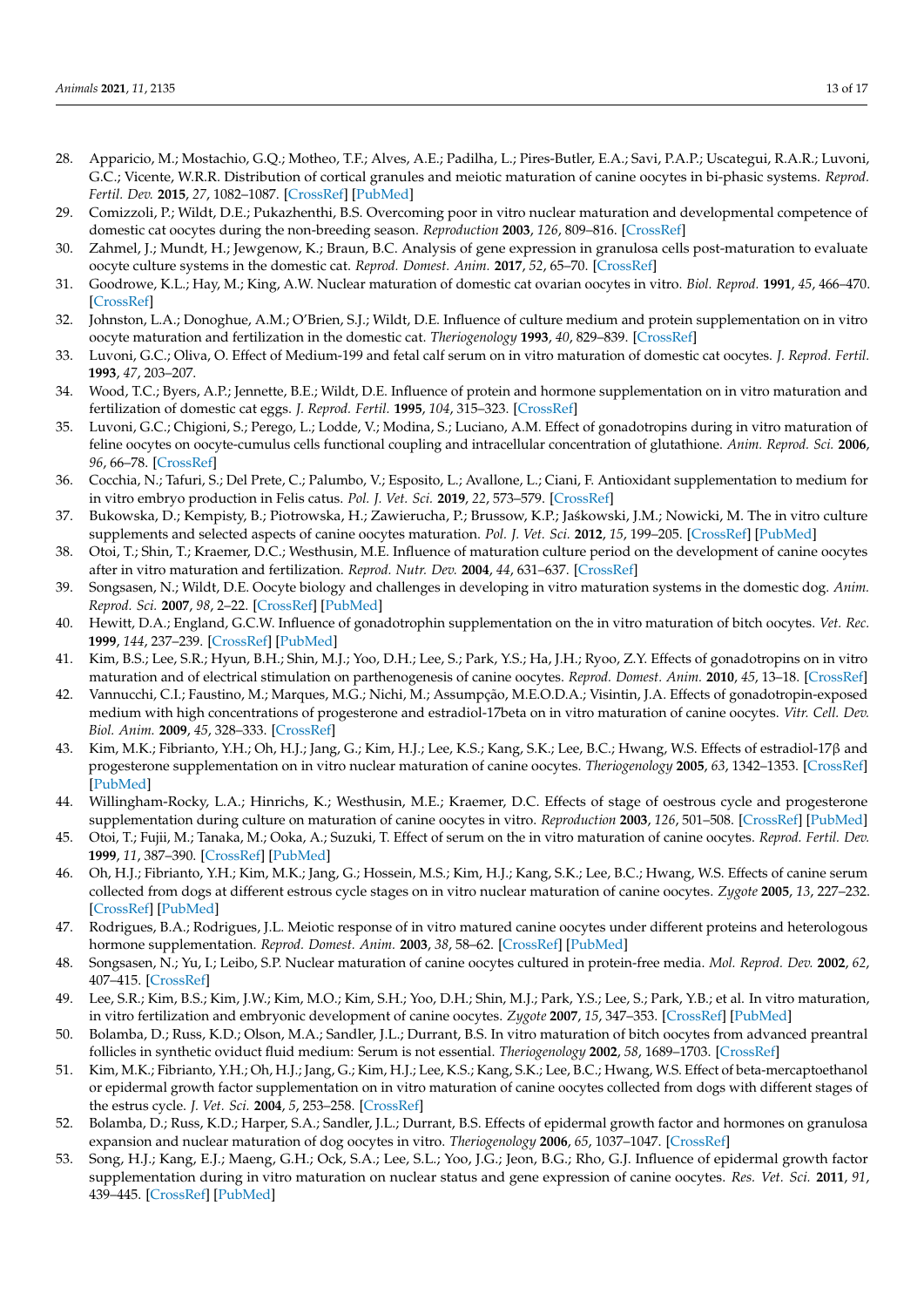- <span id="page-13-0"></span>54. Sato, A.; Sarentonglaga, B.; Ogata, K.; Yamaguchi, M.; Hara, A.; Atchalalt, K.; Sugane, N.; Fukumori, R.; Nagao, Y. Effects of insulin-like growth factor-1 on the in vitro maturation of canine oocytes. *J. Reprod. Dev.* **2018**, *64*, 83–88. [\[CrossRef\]](http://doi.org/10.1262/jrd.2017-145) [\[PubMed\]](http://www.ncbi.nlm.nih.gov/pubmed/29212962)
- <span id="page-13-1"></span>55. Garcia, P.; Aspee, K.; Ramirez, G.; Dettleff, P.; Palomino, J.; Peralta, O.A.; Parraguez, V.H.; De los Reyes, M. Influence of growth differentiation factor 9 and bone morphogenetic protein 15 on in vitro maturation of canine oocytes. *Reprod. Domest. Anim.* **2019**, *54*, 373–380. [\[CrossRef\]](http://doi.org/10.1111/rda.13371)
- <span id="page-13-2"></span>56. Hossein, M.S.; Min, K.K.; Jang, G.; Hyun, J.O.; Koo, O.; Jeong, J.K.; Sung, K.K.; Byeong, C.L.; Woo, S.H. Effects of thiol compounds on in vitro maturation of canine oocytes collected from different reproductive stages. *Mol. Reprod. Dev.* **2007**, *74*, 1213–1220. [\[CrossRef\]](http://doi.org/10.1002/mrd.20674)
- <span id="page-13-3"></span>57. Liang, S.; Kang, J.; Jin, H.; Liu, X.; Li, J.; Li, S.; Lu, Y.; Wang, W.; Yin, X.J. The influence of 9-cis-retinoic acid on nuclear and cytoplasmic maturation and gene expression in canine oocytes during in vitro maturation. *Theriogenology* **2012**, *77*, 1198–1205. [\[CrossRef\]](http://doi.org/10.1016/j.theriogenology.2011.10.027) [\[PubMed\]](http://www.ncbi.nlm.nih.gov/pubmed/22225683)
- <span id="page-13-4"></span>58. Moawad, A.R.; Salama, A.; Badr, M.R.; Fathi, M. Beneficial effects of L-carnitine supplementation during ivm of canine oocytes on their nuclear maturation and development in vitro. *Animals* **2021**, *11*, 581. [\[CrossRef\]](http://doi.org/10.3390/ani11020581)
- <span id="page-13-5"></span>59. Pope, C.E.; McRae, M.A.; Plair, B.L.; Keller, G.L.; Dresser, B.L. Successful in vitro and in vivo development of in vitro fertilized two- to four-cell cat embryos following cryopreservation, culture and transfer. *Theriogenology* **1994**, *42*, 513–525. [\[CrossRef\]](http://doi.org/10.1016/0093-691X(94)90689-G)
- <span id="page-13-6"></span>60. Hribal, R.; Braun, B.C.; Ringleb, J.; Jewgenow, K. Capabilities and challenges of examination of gene expression for quality assessment of domestic cat embryos. *Reprod. Domest. Anim.* **2012**, *47*, 147–151. [\[CrossRef\]](http://doi.org/10.1111/rda.12032)
- <span id="page-13-7"></span>61. Gómez, M.C.; Pope, E.; Harris, R.; Mikota, S.; Dresser, B.L. Development of in vitro matured, in vitro fertilized domestic cat embryos following cryopreservation, culture and transfer. *Theriogenology* **2003**, *60*, 239–251. [\[CrossRef\]](http://doi.org/10.1016/S0093-691X(03)00004-9)
- 62. Pope, C.E.; Johnson, C.A.; McRae, M.A.; Keller, G.L.; Dresser, B.L. Development of embryos produced by intracytoplasmic sperm injection of cat oocytes. *Anim. Reprod. Sci.* **1998**, *53*, 221–236. [\[CrossRef\]](http://doi.org/10.1016/S0378-4320(98)00115-8)
- 63. Galiguis, J.; Gómez, M.C.; Leibo, S.P.; Pope, C.E. Birth of a domestic cat kitten produced by vitrification of lipid polarized in vitro matured oocytes. *Cryobiology* **2014**, *68*, 459–466. [\[CrossRef\]](http://doi.org/10.1016/j.cryobiol.2014.02.012) [\[PubMed\]](http://www.ncbi.nlm.nih.gov/pubmed/24631204)
- <span id="page-13-8"></span>64. Pope, C.E.; Crichton, E.G.; Gómez, M.C.; Dumas, C.; Dresser, B.L. Birth of domestic cat kittens of predetermined sex after transfer of embryos produced by in vitro fertilization of oocytes with flow-sorted sperm. *Theriogenology* **2009**, *71*, 864–871. [\[CrossRef\]](http://doi.org/10.1016/j.theriogenology.2008.10.012)
- <span id="page-13-9"></span>65. Apparicio, M.; Santos, V.G.; Rocha, D.F.O.; Ferreira, C.R.; Macente, B.I.; Magalhães, G.M.; Alves, A.E.; Motheo, T.F.; Padilha-Nakaghi, L.C.; Pires-Buttler, E.A.; et al. Matrix-assisted laser desorption/ionization imaging mass spectrometry for the spatial location of feline oviductal proteins. *Reprod. Domest. Anim.* **2017**, *52*, 88–92. [\[CrossRef\]](http://doi.org/10.1111/rda.12842)
- <span id="page-13-10"></span>66. Schneider, M.; Marison, I.W.; Von Stockar, U. The importance of ammonia in mammalian cell culture. *J. Biotechnol.* **1996**, *46*, 161–185. [\[CrossRef\]](http://doi.org/10.1016/0168-1656(95)00196-4)
- <span id="page-13-11"></span>67. Dumoulin, J.C.M.; Van Wissen, L.C.P.; Menheere, P.P.C.A.; Michiels, A.H.J.C.; Geraedts, J.P.M.; Evers, J.L.H. Taurine acts as an osmolyte in human and mouse oocytes and embryos. *Biol. Reprod.* **1997**, *56*, 739–744. [\[CrossRef\]](http://doi.org/10.1095/biolreprod56.3.739) [\[PubMed\]](http://www.ncbi.nlm.nih.gov/pubmed/9047020)
- <span id="page-13-12"></span>68. Prochowska, S.; Nizanski, W.; Partyka, A.; Kochan, J.; Młodawska, W.; Nowak, A.; Skotnicki, J.; Grega, T.; Pałys, M. The use of human and bovine commercial media for oocyte maturation and embryo development in the domestic cat (Felis catus). *Reprod. Domest. Anim.* **2019**, *54*, 719–726. [\[CrossRef\]](http://doi.org/10.1111/rda.13418)
- <span id="page-13-13"></span>69. Pope, C.E.; Schmid, R.; Dresser, B.L. In vitro development of cat embryos produced by in vitro fertilization is enhanced by addition of cysteine to the maturation medium and a reduced O2 atmosphere. *Theriogenology* **1999**, *51*, 291. [\[CrossRef\]](http://doi.org/10.1016/S0093-691X(99)91850-2)
- <span id="page-13-14"></span>70. Duval, K.; Grover, H.; Han, L.; Mou, Y.; Pegoraro, A.F.; Fredberg, J.; Chen, Z. Modeling Physiological Events in 2D vs. 3D Cell Culture. *Physiology* **2017**, *32*, 266–277. [\[CrossRef\]](http://doi.org/10.1152/physiol.00036.2016)
- <span id="page-13-26"></span>71. Felgueiras, J.; Ribeiro, R.; Brevini, T.A.L.; Costa, P.F. State-of-the-art in reproductive bench science: Hurdles and new technological solutions. *Theriogenology* **2020**, *150*, 34–40. [\[CrossRef\]](http://doi.org/10.1016/j.theriogenology.2020.01.067)
- <span id="page-13-15"></span>72. Brevini, T.A.L.; Pennarossa, G.; Gandolfi, F. A 3D approach to reproduction. *Theriogenology* **2020**, *150*, 2–7. [\[CrossRef\]](http://doi.org/10.1016/j.theriogenology.2020.01.020)
- <span id="page-13-16"></span>73. Kasper, C.; Charwat, V.; Lavrentieva, A. (Eds.) *Cell Culture Technology*, 1st ed.; Springer International Publishing: Berlin/Heidelberg, Germany, 2018; ISBN 978-3-319-74854-2.
- <span id="page-13-17"></span>74. Ross, A.M.; Jiang, Z.; Bastmeyer, M.; Lahann, J. Physical aspects of cell culture substrates: Topography, roughness, and elasticity. *Small* **2012**, *8*, 336–355. [\[CrossRef\]](http://doi.org/10.1002/smll.201100934) [\[PubMed\]](http://www.ncbi.nlm.nih.gov/pubmed/22162324)
- <span id="page-13-18"></span>75. Kolahi, K.S.; Donjacour, A.; Liu, X.; Lin, W.; Simbulan, R.K.; Bloise, E.; Maltepe, E.; Rinaudo, P. Effect of substrate stiffness on early mouse embryo development. *PLoS ONE* **2012**, *7*, e41717. [\[CrossRef\]](http://doi.org/10.1371/journal.pone.0041717) [\[PubMed\]](http://www.ncbi.nlm.nih.gov/pubmed/22860009)
- <span id="page-13-19"></span>76. Hynes, R.O. Cell adhesion: Old and new questions. *Trends Cell Biol.* **1999**, *9*, M33-7. [\[CrossRef\]](http://doi.org/10.1016/S0962-8924(99)01667-0)
- <span id="page-13-20"></span>77. Abbott, A. Biology's new dimension. *Nature* **2003**, *424*, 870–872. [\[CrossRef\]](http://doi.org/10.1038/424870a) [\[PubMed\]](http://www.ncbi.nlm.nih.gov/pubmed/12931155)
- <span id="page-13-21"></span>78. Guimarães, C.F.; Gasperini, L.; Marques, A.P.; Reis, R.L. The stiffness of living tissues and its implications for tissue engineering. *Nat. Rev. Mater.* **2020**, *5*, 351–370. [\[CrossRef\]](http://doi.org/10.1038/s41578-019-0169-1)
- <span id="page-13-22"></span>79. Trappmann, B.; Chen, C.S. How cells sense extracellular matrix stiffness: A material's perspective. *Curr. Opin. Biotechnol.* **2013**, *24*, 948–953. [\[CrossRef\]](http://doi.org/10.1016/j.copbio.2013.03.020)
- <span id="page-13-23"></span>80. Stevens, M.M.; George, J.H. Exploring and engineering the cell surface interface. *Science* **2005**, *310*, 1135–1138. [\[CrossRef\]](http://doi.org/10.1126/science.1106587)
- <span id="page-13-24"></span>81. Antoni, D.; Burckel, H.; Josset, E.; Noel, G.; Anton, D.; Burckel, H.; Josset, E.; Noel, G. Three-dimensional cell culture: A breakthrough in vivo. *Int. J. Mol. Sci.* **2015**, *16*, 5517–5527. [\[CrossRef\]](http://doi.org/10.3390/ijms16035517)
- <span id="page-13-25"></span>82. Discher, D.E.; Janmey, P.; Wang, Y.L. Tissue cells feel and respond to the stiffness of their substrate. *Science* **2005**, *310*, 1139–1143. [\[CrossRef\]](http://doi.org/10.1126/science.1116995)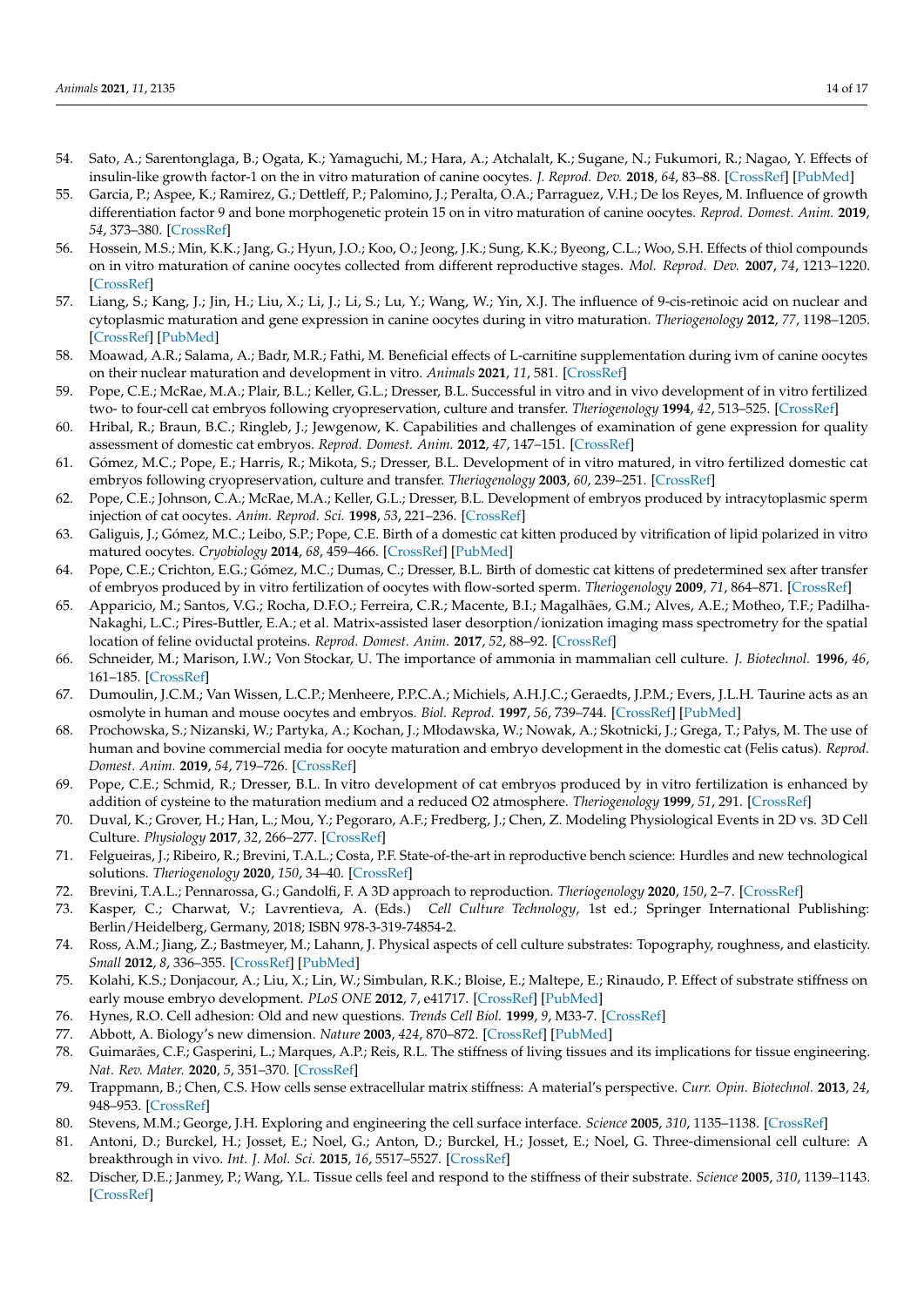- <span id="page-14-0"></span>83. Knight, E.; Przyborski, S. Advances in 3D cell culture technologies enabling tissue-like structures to be created in vitro. *J. Anat.* **2015**, *227*, 746–756. [\[CrossRef\]](http://doi.org/10.1111/joa.12257) [\[PubMed\]](http://www.ncbi.nlm.nih.gov/pubmed/25411113)
- <span id="page-14-1"></span>84. Thomas, C.H.; Collier, J.H.; Sfeir, C.S.; Healy, K.E. Engineering gene expression and protein synthesis by modulation of nuclear shape. *Proc. Natl. Acad. Sci. USA* **2002**, *99*, 1972–1977. [\[CrossRef\]](http://doi.org/10.1073/pnas.032668799)
- <span id="page-14-2"></span>85. Vergani, L.; Grattarola, M.; Nicolini, C. Modifications of chromatin structure and gene expression following induced alterations of cellular shape. *Int. J. Biochem. Cell Biol.* **2004**, *36*, 1447–1461. [\[CrossRef\]](http://doi.org/10.1016/j.biocel.2003.11.015) [\[PubMed\]](http://www.ncbi.nlm.nih.gov/pubmed/15147724)
- <span id="page-14-3"></span>86. Cukierman, E.; Pankov, R.; Yamada, K.M. Cell interactions with three-dimensional matrices. *Curr. Opin. Cell Biol.* **2002**, *14*, 633–639. [\[CrossRef\]](http://doi.org/10.1016/S0955-0674(02)00364-2)
- <span id="page-14-24"></span>87. Kreeger, P.K.; Deck, J.W.; Woodruff, T.K.; Shea, L.D. The in vitro regulation of ovarian follicle development using alginateextracellular matrix gels. *Biomaterials* **2006**, *27*, 714–723. [\[CrossRef\]](http://doi.org/10.1016/j.biomaterials.2005.06.016) [\[PubMed\]](http://www.ncbi.nlm.nih.gov/pubmed/16076485)
- 88. Vanhoutte, L.; Nogueira, D.; Dumortier, F.; De Sutter, P. Assessment of a new in vitro maturation system for mouse and human cumulus-enclosed oocytes: Three-dimensional prematuration culture in the presence of a phosphodiesterase 3-inhibitor. *Hum. Reprod.* **2009**, *24*, 1946–1959. [\[CrossRef\]](http://doi.org/10.1093/humrep/dep104) [\[PubMed\]](http://www.ncbi.nlm.nih.gov/pubmed/19395363)
- <span id="page-14-4"></span>89. Desai, N.; Alex, A.; AbdelHafez, F.; Calabro, A.; Goldfarb, J.; Fleischman, A.; Falcone, T. Three-dimensional in vitro follicle growth: Overview of culture models, biomaterials, design parameters and future directions. *Reprod. Biol. Endocrinol.* **2010**, *8*, 1–12. [\[CrossRef\]](http://doi.org/10.1186/1477-7827-8-119) [\[PubMed\]](http://www.ncbi.nlm.nih.gov/pubmed/20946661)
- <span id="page-14-5"></span>90. Sargus-Patino, C.N.; Wright, E.C.; Plautz, S.A.; Miles, J.R.; Vallet, J.L.; Pannier, A.K. In vitro development of preimplantation porcine embryos using alginate hydrogels as a three-dimensional extracellular matrix. *Reprod. Fertil. Dev.* **2014**, *26*, 943–953. [\[CrossRef\]](http://doi.org/10.1071/RD13008)
- <span id="page-14-6"></span>91. Zhao, S.; Liu, Z.X.; Gao, H.; Wu, Y.; Fang, Y.; Wu, S.S.; Li, M.J.; Bai, J.H.; Liu, Y.; Evans, A.; et al. A three-dimensional culture system using alginate hydrogel prolongs hatched cattle embryo development invitro. *Theriogenology* **2015**, *84*, 184–192. [\[CrossRef\]](http://doi.org/10.1016/j.theriogenology.2015.03.011)
- <span id="page-14-7"></span>92. Battiston, K.G.; Cheung, J.W.C.; Jain, D.; Santerre, J.P. Biomaterials in co-culture systems: Towards optimizing tissue integration and cell signaling within scaffolds. *Biomaterials* **2014**, *35*, 4465–4476. [\[CrossRef\]](http://doi.org/10.1016/j.biomaterials.2014.02.023) [\[PubMed\]](http://www.ncbi.nlm.nih.gov/pubmed/24602569)
- <span id="page-14-8"></span>93. Hovatta, O.; Wright, C.; Krausz, T.; Hardy, K.; Winston, R.M. Human primordial, primary and secondary ovarian follicles in long-term culture: Effect of partial isolation. *Hum. Reprod.* **1999**, *14*, 2519–2524. [\[CrossRef\]](http://doi.org/10.1093/humrep/14.10.2519) [\[PubMed\]](http://www.ncbi.nlm.nih.gov/pubmed/10527981)
- <span id="page-14-9"></span>94. Gilchrist, R.B.; Lane, M.; Thompson, J.G. Oocyte-secreted factors: Regulators of cumulus cell function and oocyte quality. *Hum. Reprod. Update* **2008**, *14*, 159–177. [\[CrossRef\]](http://doi.org/10.1093/humupd/dmm040) [\[PubMed\]](http://www.ncbi.nlm.nih.gov/pubmed/18175787)
- <span id="page-14-10"></span>95. Orsi, N.M.; Reischl, J.B. Mammalian embryo co-culture: Trials and tribulations of a misunderstood method. *Theriogenology* **2007**, *67*, 441–458. [\[CrossRef\]](http://doi.org/10.1016/j.theriogenology.2006.10.011) [\[PubMed\]](http://www.ncbi.nlm.nih.gov/pubmed/17118433)
- <span id="page-14-11"></span>96. Dirnfeld, M.; Goldman, S.; Gonen, Y.; Koifman, M.; Calderon, I.; Abramovici, H. A simplified coculture system with luteinized granulosa cells improves embryo quality and implantation rates: A controlled study. *Fertil. Steril.* **1997**, *67*, 120–122. [\[CrossRef\]](http://doi.org/10.1016/S0015-0282(97)81867-5)
- <span id="page-14-12"></span>97. Tucker, M.J.; Kort, H.I.; Toledo, A.A.; Morton, P.C.; Wright, G.; Ingargiola, P.E.; Sweitzer, C.L. Effect of coculture on subsequent survival and implantation of cryopreserved human embryos. *J. Assist. Reprod. Genet.* **1995**, *12*, 689–692. [\[CrossRef\]](http://doi.org/10.1007/BF02212894)
- <span id="page-14-13"></span>98. Lai, Y.M.; Chang, M.Y.; Chang, F.H.; Lee, C.L.; Lee, J.D.; Chang, S.Y.; Huang, H.Y.; Wang, M.L.; Chan, P.J.; Soong, Y.K. The effects of Vero cell co-culture on human zygotes resulting from in vitro fertilization and oocytes following subzonal insemination. *Chang. Yi Xue Za Zhi* **1996**, *19*, 203–210.
- <span id="page-14-14"></span>99. Roth, T.L.; Donoghue, A.M.; Byers, A.P.; Wildt, D.E.; Munson, L. Influence of oviductal cell monolayer coculture and the presence of corpora hemorrhagica at the time of oocyte aspiration on gamete interaction in vitro in the domestic cat. *J. Assist. Reprod. Genet.* **1993**, *10*, 523–529. [\[CrossRef\]](http://doi.org/10.1007/BF01204363)
- <span id="page-14-15"></span>100. Swanson, W.F.; Roth, T.L.; Godke, R.A. Persistence of the developmental block of in vitro fertilized domestic cat embryos to temporal variations in culture conditions. *Mol. Reprod. Dev.* **1996**, *43*, 298–305. [\[CrossRef\]](http://doi.org/10.1002/(SICI)1098-2795(199603)43:3<298::AID-MRD3>3.0.CO;2-L)
- <span id="page-14-16"></span>101. Spindler, R.E.; Wildt, D.E. Quality and age of companion felid embryos modulate enhanced development by group culture. *Biol. Reprod.* **2002**, *66*, 167–173. [\[CrossRef\]](http://doi.org/10.1095/biolreprod66.1.167)
- <span id="page-14-17"></span>102. Spindler, R.E.; Crichton, E.G.; Agca, Y.; Loskutoff, N.; Critser, J.; Gardner, D.K.; Wildt, D.E. Improved felid embryo development by group culture is maintained with heterospecific companions. *Theriogenology* **2006**, *66*, 82–92. [\[CrossRef\]](http://doi.org/10.1016/j.theriogenology.2006.03.021)
- <span id="page-14-18"></span>103. Hussein, T.S.; Thompson, J.G.; Gilchrist, R.B. Oocyte-secreted factors enhance oocyte developmental competence. *Dev. Biol.* **2006**, *296*, 514–521. [\[CrossRef\]](http://doi.org/10.1016/j.ydbio.2006.06.026)
- <span id="page-14-19"></span>104. Gilchrist, R.B.; Ritter, L.J.; Armstrong, D.T. Oocyte-somatic cell interactions during follicle development in mammals. *Anim. Reprod. Sci.* **2004**, *82–83*, 431–446. [\[CrossRef\]](http://doi.org/10.1016/j.anireprosci.2004.05.017)
- <span id="page-14-20"></span>105. Gilchrist, R.B.; Ritter, L.J.; Myllymaa, S.; Kaivo-Oja, N.; Dragovic, R.A.; Hickey, T.E.; Ritvos, O.; Mottershead, D.G. Molecular basis of oocyte-paracrine signalling that promotes granulosa cell proliferation. *J. Cell Sci.* **2006**, *119*, 3811–3821. [\[CrossRef\]](http://doi.org/10.1242/jcs.03105)
- <span id="page-14-21"></span>106. Yeo, C.X.; Gilchrist, R.B.; Thompson, J.G.; Lane, M. Exogenous growth differentiation factor 9 in oocyte maturation media enhances subsequent embryo development and fetal viability in mice. *Hum. Reprod.* **2008**, *23*, 67–73. [\[CrossRef\]](http://doi.org/10.1093/humrep/dem140) [\[PubMed\]](http://www.ncbi.nlm.nih.gov/pubmed/17933754)
- <span id="page-14-22"></span>107. De los Reyes, M.; Rojas, C.; Parraguez, V.H.; Palomino, J. Expression of growth differentiation factor 9 (GDF-9) during invitro maturation in canine oocytes. *Theriogenology* **2013**, *80*, 587–596. [\[CrossRef\]](http://doi.org/10.1016/j.theriogenology.2013.06.001) [\[PubMed\]](http://www.ncbi.nlm.nih.gov/pubmed/23849650)
- <span id="page-14-23"></span>108. Chigioni, S.; Perego, L.; Luvoni, G.C. Companion cumulus-cells complexes for in vitro culture of denuded oocytes in the cat. In Proceedings of the 4th Annual Congress European Veterinary Society for Small Animal Reproduction (EVSSAR), Murcia, Spain, 1–3 September 2005; pp. 24–25.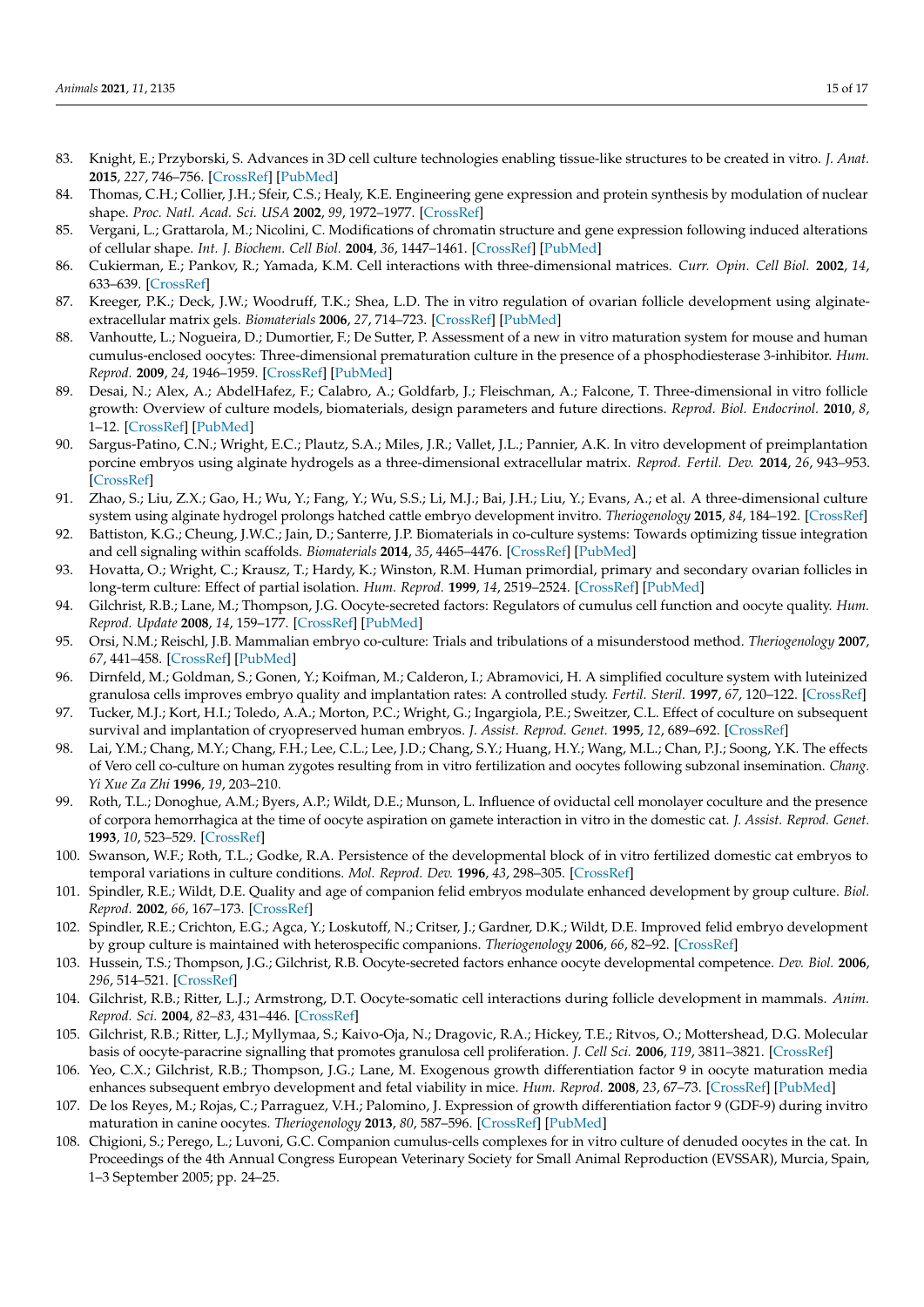- <span id="page-15-0"></span>109. Godard, N.M.; Pukazhenthi, B.S.; Wildt, D.E.; Comizzoli, P. Paracrine factors from cumulus-enclosed oocytes ensure the successful maturation and fertilization in vitro of denuded oocytes in the cat model. *Fertil. Steril.* **2009**, *91*, 2051–2060. [\[CrossRef\]](http://doi.org/10.1016/j.fertnstert.2008.05.069) [\[PubMed\]](http://www.ncbi.nlm.nih.gov/pubmed/18692794)
- <span id="page-15-1"></span>110. Sowińska, N.; Frankowska, K.; Filipczyk, A.; Adamaszek, A.; Nalik, K.; Fic, K.; Pietsch-Fulbiszewska, A. The effect of cumulus cells on domestic cat (Felis catus) oocytes during in vitro maturation and fertilization. *Reprod. Domest. Anim.* **2017**, *52*, 108–113. [\[CrossRef\]](http://doi.org/10.1111/rda.12895) [\[PubMed\]](http://www.ncbi.nlm.nih.gov/pubmed/27905152)
- <span id="page-15-2"></span>111. Hewitt, D.A.; England, G.C.W. Synthetic oviductal fluid and oviductal cell coculture for canine oocyte maturation in vitro. *Anim. Reprod. Sci.* **1999**, *55*, 63–75. [\[CrossRef\]](http://doi.org/10.1016/S0378-4320(98)00162-6)
- <span id="page-15-4"></span>112. Bogliolo, L.; Zedda, M.T.; Ledda, S.; Leoni, G.; Naitana, S.; Pau, S. Influence of co-culture with oviductal epithelial cells on in vitro maturation of canine oocytes. *Reprod. Nutr. Dev.* **2002**, *42*, 265–273. [\[CrossRef\]](http://doi.org/10.1051/rnd:2002024) [\[PubMed\]](http://www.ncbi.nlm.nih.gov/pubmed/12405454)
- 113. Vannucchi, C.I.; de Oliveira, C.M.; Marques, M.G.; Assumpção, M.E.O.Á.; Visintin, J.A. In vitro canine oocyte nuclear maturation in homologous oviductal cell co-culture with hormone-supplemented media. *Theriogenology* **2006**, *66*, 1677–1681. [\[CrossRef\]](http://doi.org/10.1016/j.theriogenology.2006.01.008)
- 114. Lee, S.H.; Oh, H.J.; Kim, M.J.; Kim, G.A.; Choi, Y.B.; Jo, Y.K.; Setyawan, E.M.N.; Lee, B.C. Oocyte maturation-related gene expression in the canine oviduct, cumulus cells, and oocytes and effect of co-culture with oviduct cells on in vitro maturation of oocytes. *J. Assist. Reprod. Genet.* **2017**, *34*, 929–938. [\[CrossRef\]](http://doi.org/10.1007/s10815-017-0910-x)
- <span id="page-15-3"></span>115. No, J.; Zhao, M.; Lee, S.; Ock, S.A.; Nam, Y.; Hur, T.Y. Enhanced in vitro maturation of canine oocytes by oviduct epithelial cell co-culture. *Theriogenology* **2018**, *105*, 66–74. [\[CrossRef\]](http://doi.org/10.1016/j.theriogenology.2017.09.002)
- <span id="page-15-5"></span>116. Luvoni, G.; Chigioni, S.; Allievi, E.; Macis, D. Meiosis Resumption of Canine Oocytes Cultured in the Isolated Oviduct. *Reprod. Domest. Anim.* **2003**, *38*, 410–414. [\[CrossRef\]](http://doi.org/10.1046/j.1439-0531.2003.00457.x) [\[PubMed\]](http://www.ncbi.nlm.nih.gov/pubmed/12950695)
- <span id="page-15-6"></span>117. Abdel-Ghani, M.A.; Shimizu, T.; Asano, T.; Suzuki, H. In vitro maturation of canine oocytes co-cultured with bovine and canine granulosa cell monolayers. *Theriogenology* **2012**, *77*, 347–355. [\[CrossRef\]](http://doi.org/10.1016/j.theriogenology.2011.08.007) [\[PubMed\]](http://www.ncbi.nlm.nih.gov/pubmed/21890186)
- <span id="page-15-7"></span>118. Hu, M.; Du, Z.; Zhou, Z.; Long, H.; Ni, Q. Effects of serum and follicular fluid on the in vitro maturation of canine oocytes. *Theriogenology* **2020**, *143*, 10–17. [\[CrossRef\]](http://doi.org/10.1016/j.theriogenology.2019.11.040)
- <span id="page-15-8"></span>119. Hennet, M.L.; Combelles, C.M.H. The antral follicle: A microenvironment for oocyte differentiation. *Int. J. Dev. Biol.* **2012**, *56*, 819–831. [\[CrossRef\]](http://doi.org/10.1387/ijdb.120133cc) [\[PubMed\]](http://www.ncbi.nlm.nih.gov/pubmed/23417404)
- <span id="page-15-9"></span>120. Lee, S.H.; Saadeldin, I.M. Exosomes as a potential tool for supporting canine oocyte development. *Animals* **2020**, *10*, 1971. [\[CrossRef\]](http://doi.org/10.3390/ani10111971) [\[PubMed\]](http://www.ncbi.nlm.nih.gov/pubmed/33121043)
- <span id="page-15-10"></span>121. Lange-Consiglio, A.; Perrini, C.; Albini, G.; Modina, S.; Lodde, V.; Orsini, E.; Esposti, P.; Cremonesi, F. Oviductal microvesicles and their effect on in vitro maturation of canine oocytes. *Reproduction* **2017**, *154*, 167–180. [\[CrossRef\]](http://doi.org/10.1530/REP-17-0117)
- <span id="page-15-11"></span>122. Lee, S.H.; Oh, H.J.; Kim, M.J.; Lee, B.C. Canine oviductal exosomes improve oocyte development via EGFR/MAPK signaling pathway. *Reproduction* **2020**, *160*, 613–625. [\[CrossRef\]](http://doi.org/10.1530/REP-19-0600)
- <span id="page-15-12"></span>123. De Almeida Monteiro Melo Ferraz, M.; Fujihara, M.; Nagashima, J.B.; Noonan, M.J.; Inoue-Murayama, M.; Songsasen, N. Follicular extracellular vesicles enhance meiotic resumption of domestic cat vitrified oocytes. *Sci. Rep.* **2020**, *10*, 8619. [\[CrossRef\]](http://doi.org/10.1038/s41598-020-65497-w)
- <span id="page-15-13"></span>124. Uludag, H.; De Vos, P.; Tresco, P.A. Technology of mammalian cell encapsulation. *Adv. Drug Deliv. Rev.* **2000**, *42*, 29–64. [\[CrossRef\]](http://doi.org/10.1016/S0169-409X(00)00053-3)
- <span id="page-15-14"></span>125. Pangas, S.A.; Saudye, H.; Shea, L.D.; Woodruff, T.K. Novel approach for the three-dimensional culture of granulosa cell–oocyte complexes. *Tissue Eng.* **2003**, *9*, 1013–1021. [\[CrossRef\]](http://doi.org/10.1089/107632703322495655)
- <span id="page-15-15"></span>126. Gu, Z.; Guo, J.; Wang, H.; Wen, Y.; Gu, Q. Bioengineered microenvironment to culture early embryos. *Cell Prolif.* **2020**, *53*, e12754. [\[CrossRef\]](http://doi.org/10.1111/cpr.12754) [\[PubMed\]](http://www.ncbi.nlm.nih.gov/pubmed/31916359)
- <span id="page-15-16"></span>127. Xu, M.; Kreeger, P.K.; Shea, L.D.; Woodruff, T.K. Tissue-engineered follicles produce live, fertile offspring. *Tissue Eng.* **2006**, *12*, 2739–2746. [\[CrossRef\]](http://doi.org/10.1089/ten.2006.12.2739) [\[PubMed\]](http://www.ncbi.nlm.nih.gov/pubmed/17518643)
- <span id="page-15-17"></span>128. Elsheikh, A.S.; Takahashi, Y.; Hishinuma, M.; Sayed, M.; Nour, M.; Kanagawa, H. Effect of encapsulation on development of mouse pronuclear stage embryos in vitro. *Anim. Reprod. Sci.* **1997**, *48*, 317–324. [\[CrossRef\]](http://doi.org/10.1016/S0378-4320(97)00048-1)
- <span id="page-15-18"></span>129. Tanaka, H.; Matsumura, M.; Veliky, I.A. Diffusion characteristics of substrates in Ca-alginate gel beads. *Biotechnol. Bioeng.* **1984**, *26*, 53–58. [\[CrossRef\]](http://doi.org/10.1002/bit.260260111) [\[PubMed\]](http://www.ncbi.nlm.nih.gov/pubmed/18551586)
- 130. Lee, K.Y.; Mooney, D.J. Alginate: Properties and biomedical applications. *Prog. Polym. Sci.* **2012**, *37*, 106–126. [\[CrossRef\]](http://doi.org/10.1016/j.progpolymsci.2011.06.003) [\[PubMed\]](http://www.ncbi.nlm.nih.gov/pubmed/22125349)
- 131. Andersen, T.; Auk-Emblem, P.; Dornish, M. 3D cell culture in alginate hydrogels. *Microarrays* **2015**, *4*, 133–161. [\[CrossRef\]](http://doi.org/10.3390/microarrays4020133)
- 132. Heise, M.; Koepsel, R.; Russell, A.J.; McGee, E.A. Calcium alginate microencapsulation of ovarian follicles impacts FSH delivery and follicle morphology. *Reprod. Biol. Endocrinol.* **2005**, *3*. [\[CrossRef\]](http://doi.org/10.1186/1477-7827-3-47)
- <span id="page-15-19"></span>133. Gombotz, W.R.; Wee, S.F. Protein release from alginate matrices. *Adv. Drug Deliv. Rev.* **2012**, *64*, 194–205. [\[CrossRef\]](http://doi.org/10.1016/j.addr.2012.09.007)
- <span id="page-15-20"></span>134. Morselli, M.G.; Loiacono, M.; Colombo, M.; Mortarino, M.; Luvoni, G.C. Nuclear competence and genetic expression of growth differentiation factor-9 (GDF-9) of canine oocytes in 3D culture. *Reprod. Domest. Anim.* **2018**, *53*, 117–124. [\[CrossRef\]](http://doi.org/10.1111/rda.13336)
- <span id="page-15-21"></span>135. Morselli, M.G.; Canziani, S.; Vigo, D.; Luvoni, G.C. A three-dimensional alginate system for in vitro culture of cumulus-denuded feline oocytes. *Reprod. Domest. Anim.* **2017**, *52*, 83–88. [\[CrossRef\]](http://doi.org/10.1111/rda.12806)
- <span id="page-15-22"></span>136. Morselli, M.G.; Luvoni, G.C.; Comizzoli, P. The nuclear and developmental competence of cumulus–oocyte complexes is enhanced by three-dimensional coculture with conspecific denuded oocytes during in vitro maturation in the domestic cat model. *Reprod. Domest. Anim.* **2017**, *52*, 82–87. [\[CrossRef\]](http://doi.org/10.1111/rda.12850)
- <span id="page-15-23"></span>137. Colombo, M.; Morselli, M.G.; Tavares, M.R.; Apparicio, M.; Luvoni, G.C. Developmental competence of domestic cat vitrified oocytes in 3D enriched culture conditions. *Animals* **2019**, *9*, 329. [\[CrossRef\]](http://doi.org/10.3390/ani9060329) [\[PubMed\]](http://www.ncbi.nlm.nih.gov/pubmed/31181674)
- <span id="page-15-24"></span>138. Colombo, M.; Morselli, M.G.; Apparicio, M.; Luvoni, G.C. Granulosa cells in three-dimensional culture: A follicle-like structure for domestic cat vitrified oocytes. *Reprod. Domest. Anim.* **2020**, *55*, 74–80. [\[CrossRef\]](http://doi.org/10.1111/rda.13597) [\[PubMed\]](http://www.ncbi.nlm.nih.gov/pubmed/31913547)